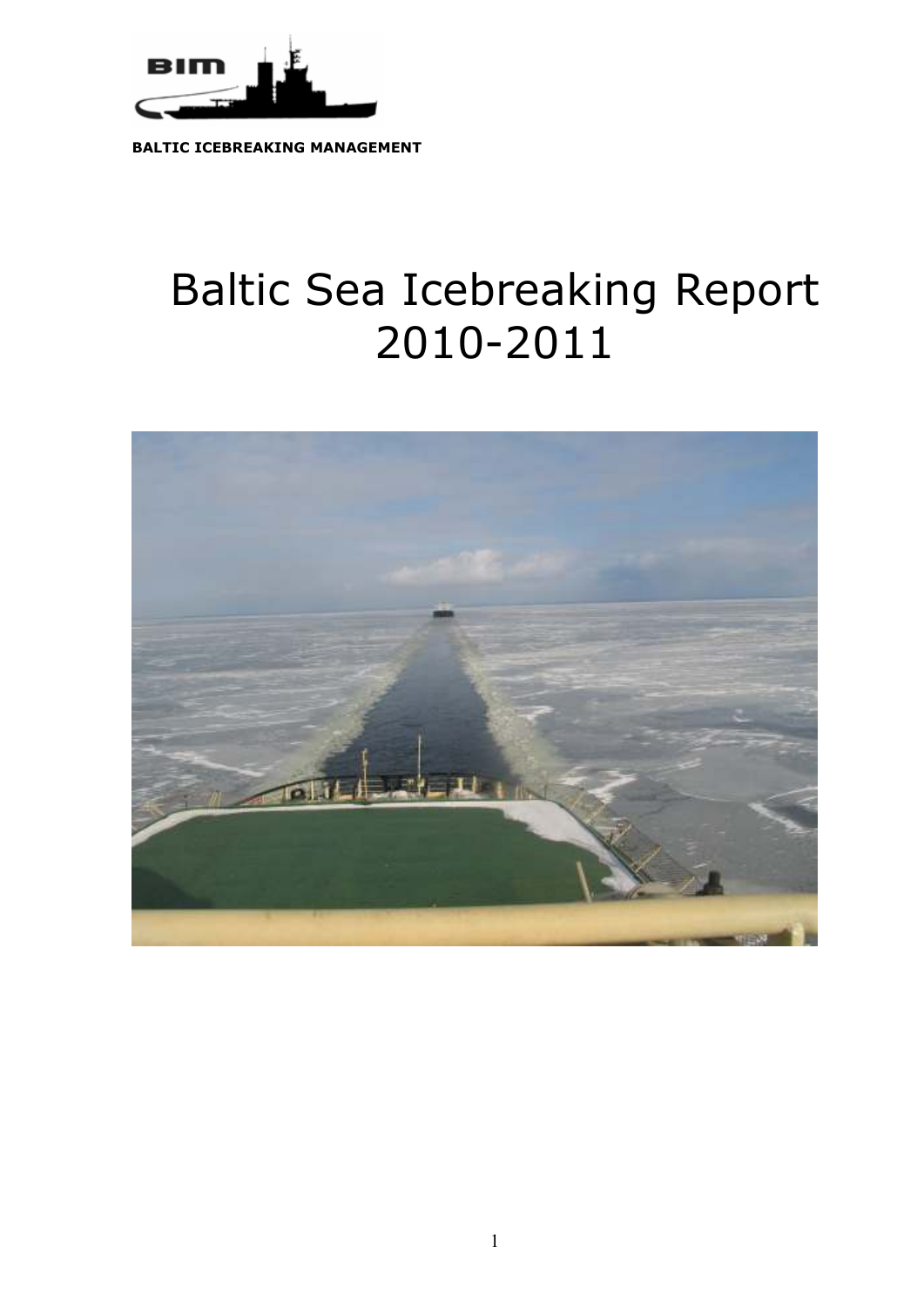## **Table of contents**

| 2. Overview of the icebreaking season (2010-2011) and its effect on the |  |
|-------------------------------------------------------------------------|--|
|                                                                         |  |
|                                                                         |  |
|                                                                         |  |
|                                                                         |  |
|                                                                         |  |
|                                                                         |  |
|                                                                         |  |
|                                                                         |  |
|                                                                         |  |
|                                                                         |  |
|                                                                         |  |
|                                                                         |  |
| 5. Winter navigation in the different parts of the Baltic Sea  17       |  |
|                                                                         |  |
|                                                                         |  |
|                                                                         |  |
|                                                                         |  |
|                                                                         |  |
|                                                                         |  |
|                                                                         |  |
|                                                                         |  |
| 6. Description of organisations and icebreakers engaged during the      |  |
|                                                                         |  |
|                                                                         |  |
|                                                                         |  |
|                                                                         |  |
|                                                                         |  |
|                                                                         |  |
|                                                                         |  |
|                                                                         |  |
|                                                                         |  |
|                                                                         |  |
|                                                                         |  |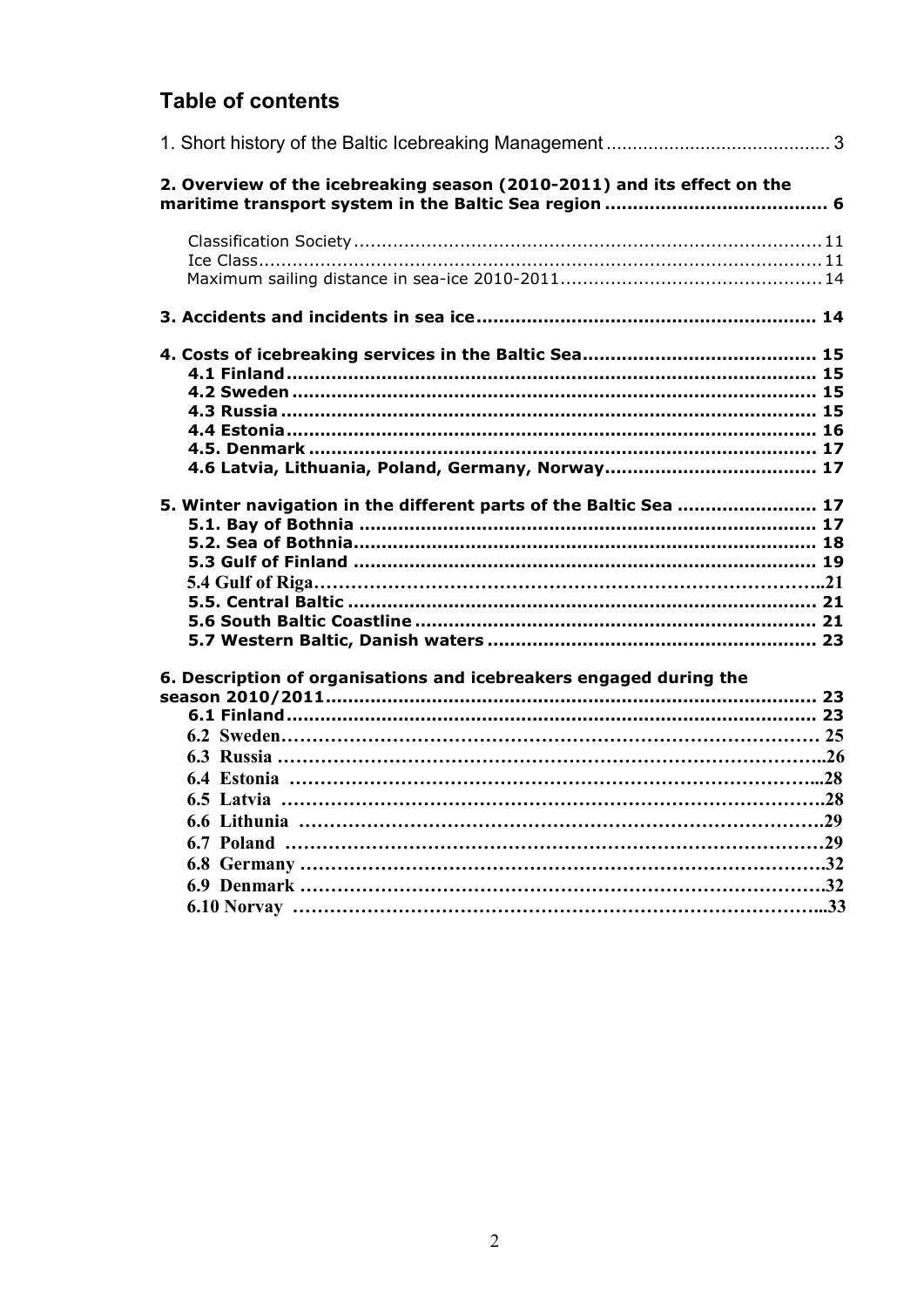## **FOREWORD**

The winter of the last season has been again pretty cold. We can not tell so far whether this is a real global warming or a process of normal alternation of warm and cold winters. Within the limits of a separate historical period we will learn about it later.

Can anyone tell in the affirmative now «Global warming has come, and warm winters are established constantly for long times»? Can anyone assert there is a temporary period of alternation of warm and cold winters? The choice of an appropriate scenario as for a warm or a cold winter approach is certainly the right of every member State. The real problem is that there is no way to predict authentically the type of winters and ice conditions on long-term basis. We tend to consider that after the period of some warm winters there will come winters with really low temperatures.

It is essential to expect the approach of such a winter and be ready for it in advance. On the wake of some warm winters it might be easy to mistakenly cancel all the Baltic new ice-breaker building plans, send to scrape all outdated ice breakers and cut programs for navigators on sailing in ice conditions.

During the short and warm winters we actually get some additional time to get ready for approach of cold and severe winters and in advance to consider all possible forms of cooperation in our icebreaking efforts as well as to consider the possibility of installation on ice breakers some systems facilitating such a cooperation, which could be, in particular, a question of adoption IB-NET system which has been already tested for a long and has proved its own efficiency.

#### **1. Short history of the Baltic Icebreaking Management**

Baltic Icebreaking Management, BIM is an organisation with members from all Baltic Sea states. BIM is a development of the annual meeting between Baltic Sea States icebreaking authorities which have assembled for more than 20 years. The member countries of BIM are Denmark, Estonia, Finland, Germany, Latvia, Lithuania, Norway, Poland, Russia and Sweden.

After the difficult winter navigation season of 2002/2003 a project was started up within the framework of HELCOM, aiming at improving the safety of winter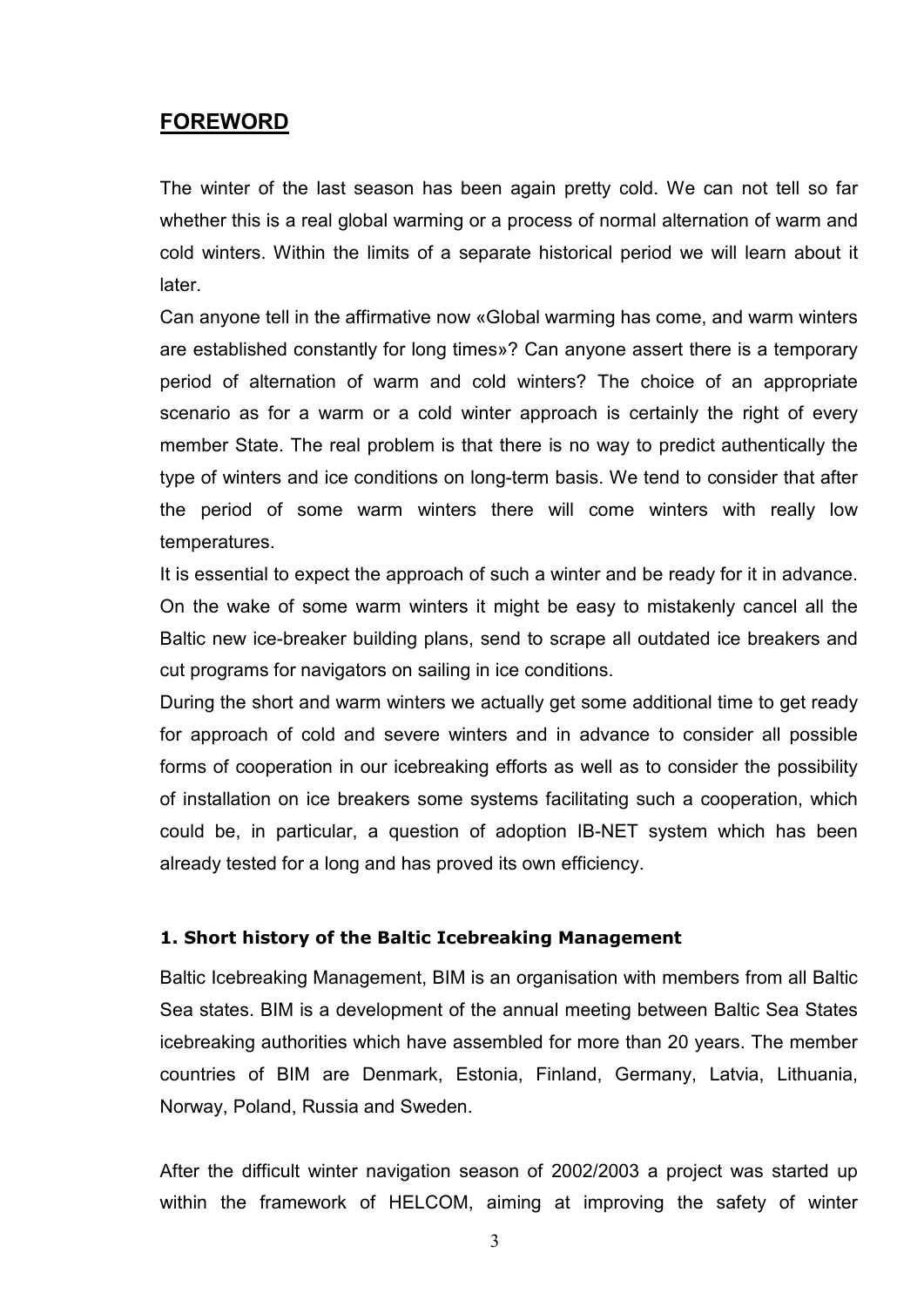navigation in the Baltic Sea. The Helcom – recommendation 25/7 on the safety of Winter Navigation in the Baltic Sea Area was adopted in March 2004.

Within the EU concept Motorways of the Sea, which is one priority project in the trans-European network, the Baltic Sea countries established a working group with the aim of creating more efficient winter navigation by cooperation between the Baltic Sea countries. The icebreaking authorities around the Baltic Sea decided in Helsinki meeting 2004 that this work shall continue within the framework of BIM, were also non EU-member states are taking part. BIM should function all year round and that its strategy should be to develop safe, reliable and efficient winter navigation between the Baltic Sea countries. The overall objective of BIM is to assure a well functioning maritime transport system in the Baltic Sea all year round by enhancing the strategic and operational cooperation between the Baltic Sea countries within the area of assistance to winter navigation.

January 10<sup>th</sup> 2007, the Joint Baltic web service on winter navigation www.baltice.org was launched, see appendix 1.

April 11<sup>th</sup> 2007, the DVD of training in ice navigation for seafarers was launched, see appendix 2.

15<sup>th</sup> November 2007, Helcom adopted a new recommendation 28/11 Further measures to improve the safety of navigation in ice conditions in the Baltic Sea, BIM was acting an "ice advisor" in this recommendation.

One important task of BIM is to inform stakeholders in the maritime sector and policy makers about winter navigation and icebreaking. There is a need for information about winter navigation and icebreaking that covers the whole Baltic Sea region. Several Baltic Sea countries prepare information about the winter navigation and icebreaking in their respective national waters. There has been a need to coordinate this country-specific information, improve the information and to distribute it to a wider target group by "Joint Annual Baltic Icebreaking Report" is the second of its kind.

4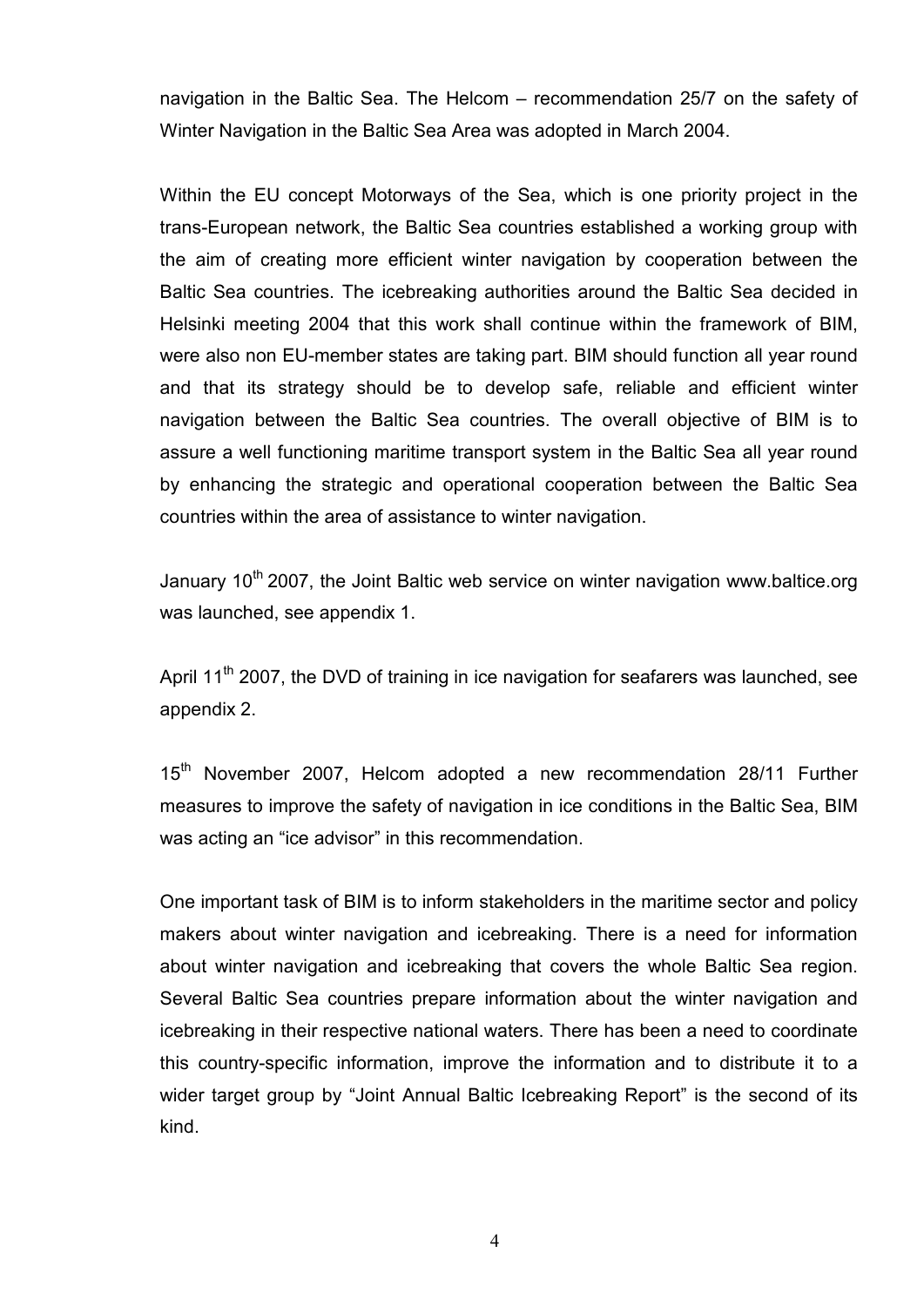This report gives an overview of the winter navigation season 2010/2011 for the Baltic Sea area. National reports can be found on www.baltice.org. The report will also describe organisational changes in the icebreaking authorities or changes in icebreaking resources and provide a progress report of the Baltic Sea Icebreaking cooperation and the development of BIM.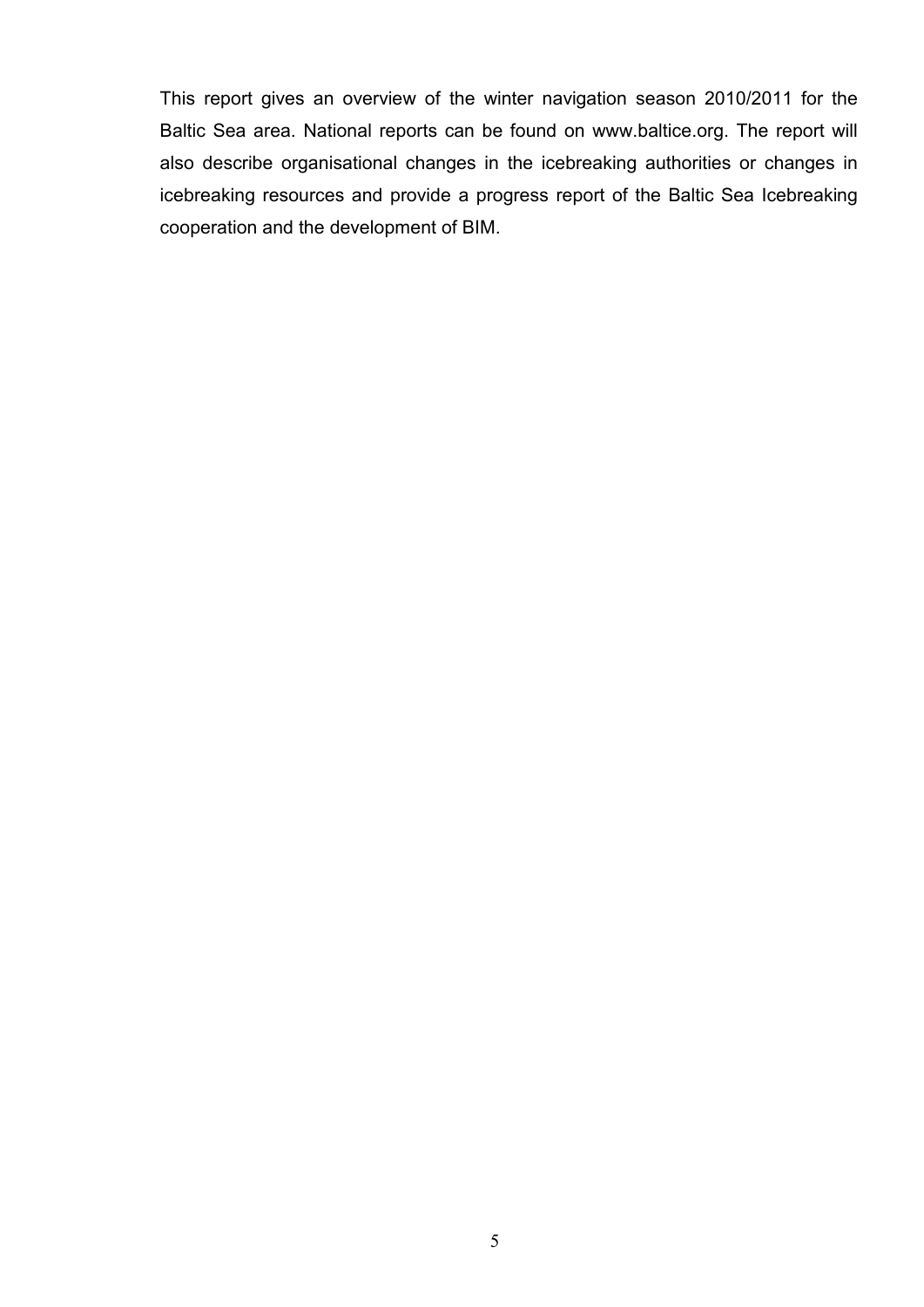## *2. Overview of the icebreaking season (2010-2011) and its effect on the maritime transport system in the Baltic Sea region*

According to the Finnish Ice Service of the Finnish Meteorological Institute the Baltic Sea ice season of 2010-2011 could be classified as a severe one. The peak of the ice winter was reached on February 25, when ice covered an area of 309,000 km².



**Figure 1.** The maximum ice extent of the ice season 2010-2011.

Following a normal October, sea surface temperatures in the areas surrounding Finland were in line with long-term averages. At the beginning of November, the seawater actually warmed up a bit, but then began to cool down again after the first week of the month. A thin layer of ice formed in Kemi inner harbour and the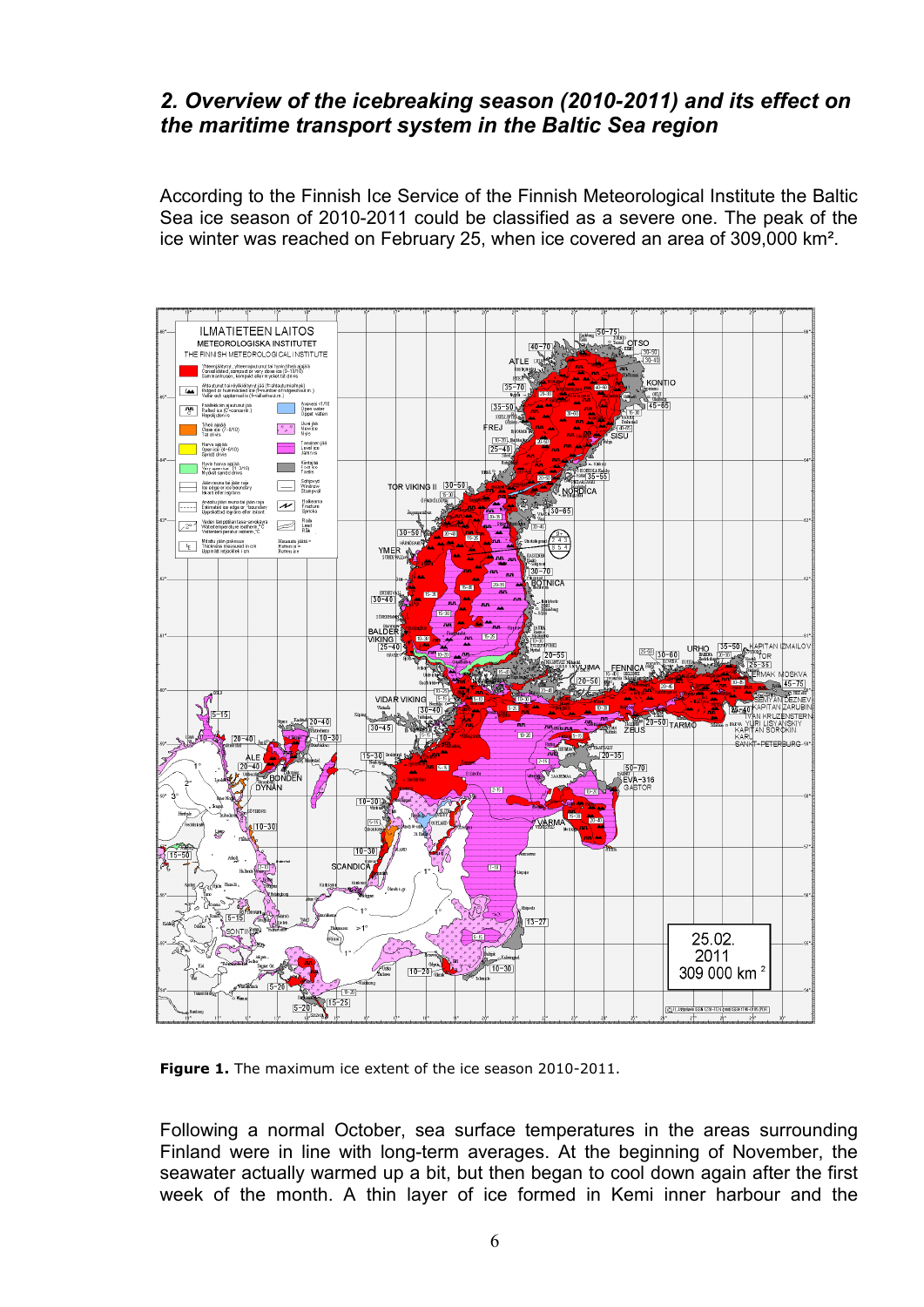innermost bays of Replot in mid-November. At that point sea surface temperatures were equivalent to long term averages.

The end of November was unusually, even exceptionally, cold. The cold period that began in November continued in December and the amount of sea ice began to increase. Immediately after mid-December, strong winds "cleaned out" the sea areas and reduced the ice-covered area. Freezing temperatures during the Christmas week caused the ice-covered area to expand rapidly again. December was exceptionally cold in the sea areas surrounding Finland.

Frosty weather continued at the beginning of the new year. The ice-covered area expanded to more than 165 000 km² on January 4. At that time, ice covered the entire Bay of Bothnia and the Quark as well as the Archipelago Sea. The thickness of the fast ice varied from about half a metre in the northern parts of the Bay of Bothnia to ten centimetres in the southern coastal areas.

After this, the frosty weather began to ease its grip and the southerly winds compressed the ice fields. On January 11, the ice-covered area had decreased to less than 100,000 km². The coldest period in January alternated with milder periods after this. The ice-covered area expanded and contracted according to the cold weather and strong winds. The ice-covered area was 150,000 km² on the last day of January. At this stage of the winter the ice situation corresponded quite closely to the average.

February was clearly divided into two parts in terms of temperature conditions. The weather at the beginning of the month was mild and windy, which caused the ice in the Gulf of Finland to drift into the sea areas east of the island of Gogland. While traffic to harbours in southern Finland continued with very little need for icebreaker assistance, Russian traffic had to cope with large problems – at one point more than 100 vessels were waiting for icebreaker assistance.

The weather got colder in the middle of February, and the latter half of the month turned out to be exceptionally cold in the majority of the country. This cold period also caused the amount of sea ice to increase rapidly, and **the peak of the ice winter was reached on February 25, when ice covered an area of 309,000 km².** This event occurred at nearly the average time. At that point, both the Gulf of Bothnia and the Gulf of Finland were completely covered by ice. The Gulf of Riga and the northern Baltic Sea were also completely ice-covered. The ice edge ran from Öland to Gotland and from the northern tip of Gotland south to Rozewie on the coast of Poland. In the southern Baltic Sea, there was new ice off the coasts of Poland and the former East Germany, as well as in Oresund and on the Swedish west coast (Fig. 1).

At the end of February, the winds began to blow from the south and became stronger. Pressure in the ice fields was detected in all Finnish sea areas, and at times it reached dangerously intense levels. When the situation was at its worst, dozens of commercial vessels were waiting for icebreaker assistance on both sides of the Quark and ships were assisted one at a time.

The situation eased temporarily at the beginning of March as the winds calmed. However, this did not last long, as south-westerly winds strengthened on March 3 and the ice began to drift east. Pressure developed once again in the ice fields,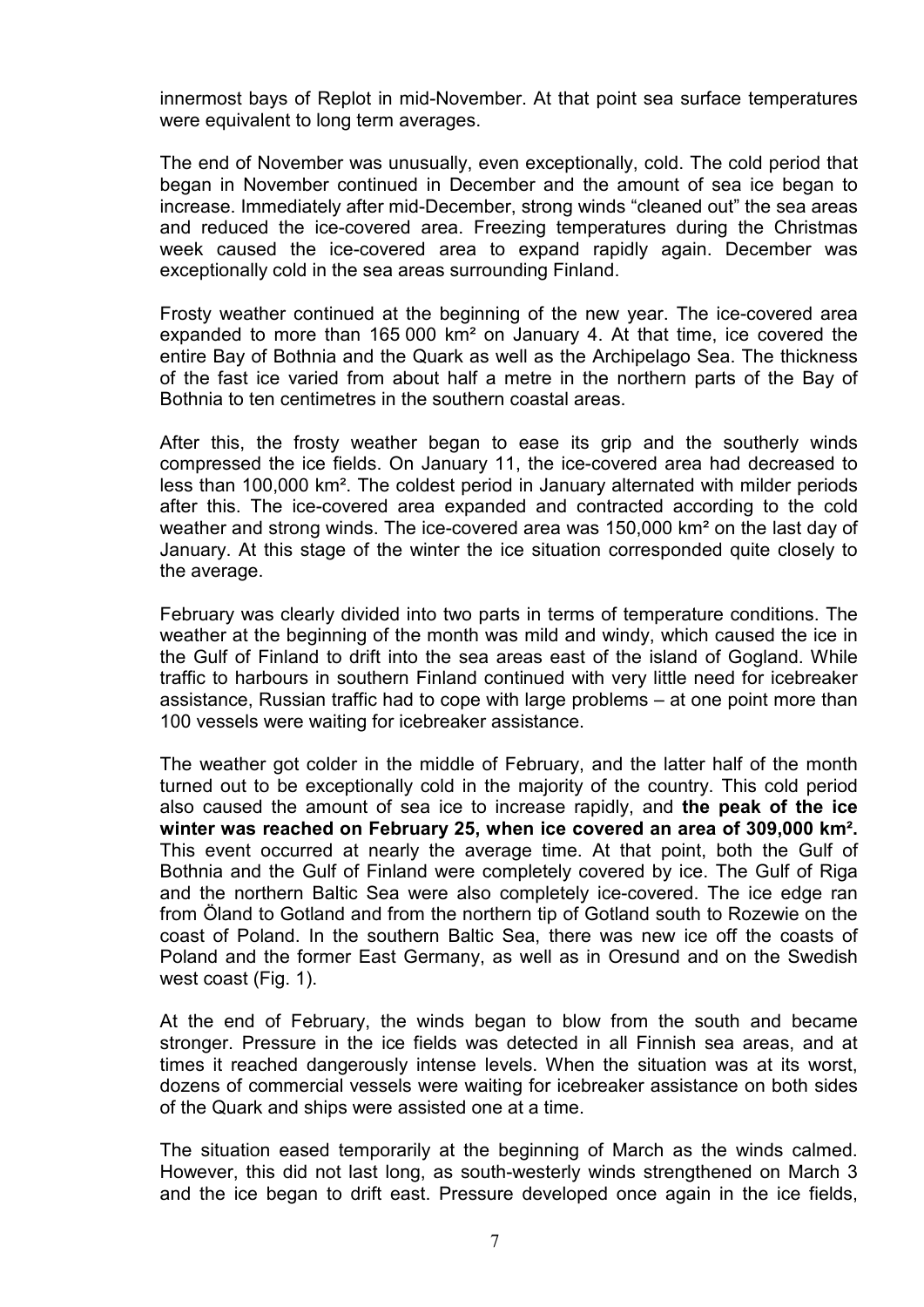causing severe compression and a rapid decrease in the size of the ice-covered area.

On March 10, the extent of the ice-covered area was 165,000 km² (Fig. 2.). The winds blew from the Swedish side for another week and the ice in the Gulf of Bothnia was pushed against the Finnish coast. This caused great difficulties for winter navigation, as icebreakers had to assist the vessels one by one. Russian traffic in the eastern Gulf of Finland experienced so much difficulty that a nuclearpowered icebreaker had to be called in from the Arctic Ocean.

In mid-March, the winds calmed briefly and the frosty weather caused new ice to form in open places and cracks in the ice fields. Signs of spring appeared at the end of March and the ice-covered area decreased steadily. Even gentle winds caused pressure in the heavily ridged ice fields.

The average temperature in April was unusually high in nearly all parts of the Finland. Rainfall at the beginning of April darkened the ice and the coastal ice began to rot. Very warm weather at Easter (21-25 April) melted the ice on the southern coast of Finland. The coastal areas of the Gulf of Finland were almost completely free of ice, and the ice that remained was dangerously rotten. In contrast, ice in the pelagic areas of the eastern parts of the Gulf of Finland continued to disturb Russian sea traffic. The coastal ice in the Sea of Bothnia north of Uusikaupunki rotted, but farther off the shore a heavily ridged 20-30 kilometre wide ice field interfered with shipping traffic. The ice winter also continued in the Bay of Bothnia although the coastal ice slowly began to darken and subsequently rot. The ice in the pelagic areas was still strong.

The beginning of May was warm in many places, causing the ice to rot and melt. On May 14, the Gulf of Finland was ice-free and the last pieces of ice in the Sea of Bothnia also melted at the end of the following week. In mid-May, the ice in the Bay of Bothnia was mainly on the Finnish side of the fishery zone limit. Although the ice in the archipelago areas had rotted and, in many areas, also melted, ice in the pelagic area still interfered with shipping in many places. The winter finally ended and summer began when the Bay of Bothnia was ice-free on May 25.

The time of the final melting of the ice varied greatly in comparison to average values. In the coastal waters of the northern Bay of Bothnia, the date of the final disappearance of ice took place from a few days earlier to about one week later than average. Melting in the Sea of Bothnia took place from approximately one week to nearly three weeks later than on average, and in the Gulf of Finland from average times to some two weeks later than normal.

The ice disappeared more than one week later than average in the northern Baltic Sea; however, ice formation also began nearly one month earlier than usual.

The duration of the ice winter in the northern Bay of Bothnia was nearly two weeks shorter than average. The ice winter in the southern Bay of Bothnia and Vaasa Archipelago was from one and a half weeks to nearly a month longer than average. The ice winter in the Sea of Bothnia, northern Baltic Sea and Gulf of Finland was from two weeks (in the capital region) to more than six weeks (in the Rauma region) longer than average.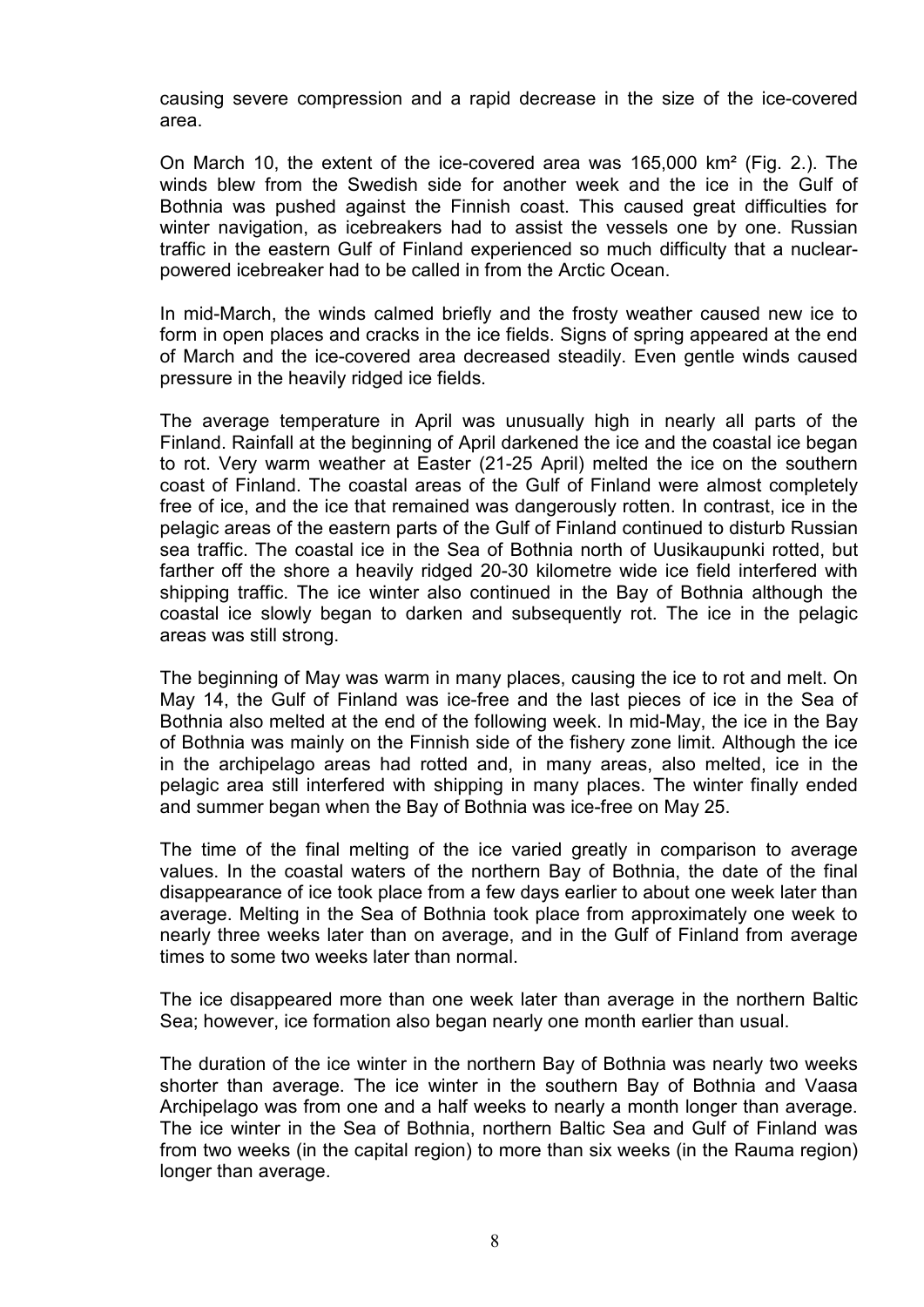The maximum thickness of the fast ice was 40-80 cm in the Bay of Bothnia, 35-75 cm in the Sea of Bothnia, 25-55 cm in the Archipelago Sea and 25-65 cm in the Gulf of Finland. The thickness of the pelagic ice was 35-85 cm in the Bay of Bothnia, 20- 50 cm in the Sea of Bothnia, 25-60 cm in the Gulf of Finland, 10-25 cm in the Sea of Åland and 5-30 cm in the northern Baltic Sea.



**Area of the ice extent during ice winter 2010-2011**

**Figure 2.** The area of the ice extent during the ice season 2010-2011.



THE MAXIMUM EXTENT OF ICE COVER IN THE BALTIC SEA ON THE ICE WINTERS 1961 - 2011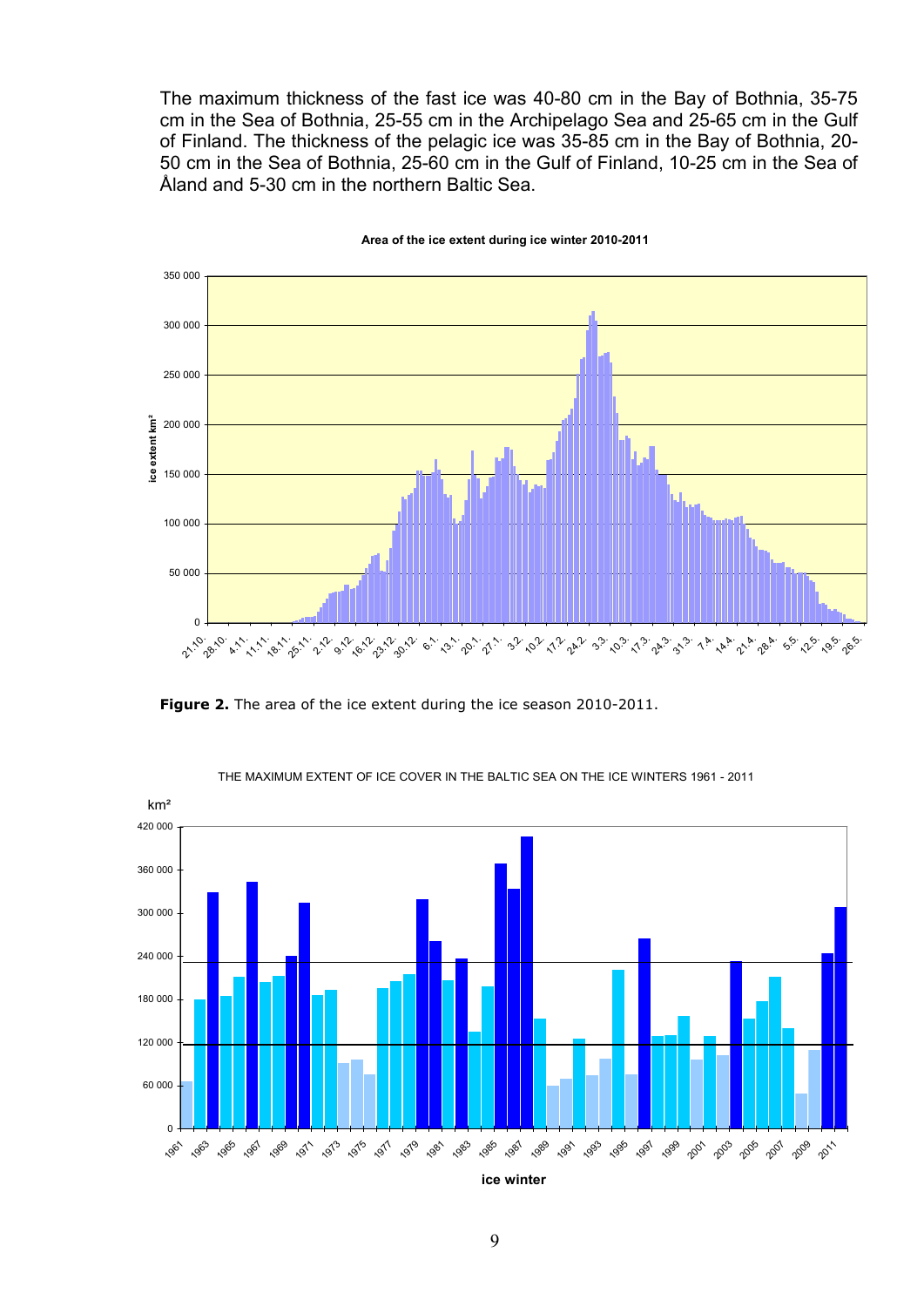**Figure 3.** The maximum ice coverage in ice winters 1961-2011. The median of 1961-2011 (51 years) is 186 000 km². Severities of the season are indicated using colours from mild to severe (lightest blue to darkest blue respectively).



Figure xx. Sailing distance from ice edge during maximum ice extension, 25 February 2011: to Kemi 544 nautical miles and to St.Petersburg 426 nautical miles. In addition there was 50 nautical miles ice in Öresund.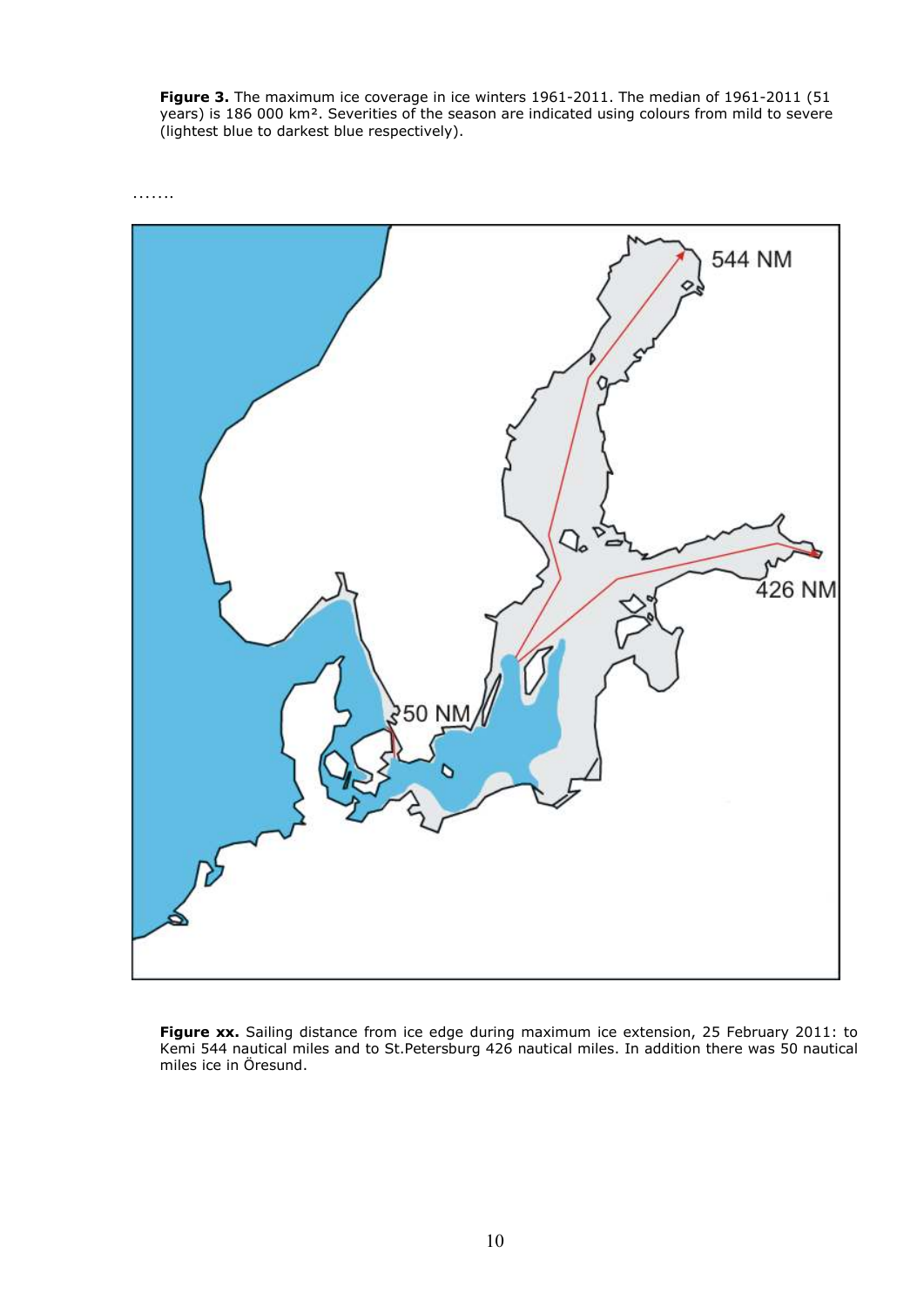#### **Traffic restrictions 2010-2011**





For safety reasons, the Baltic Sea countries have within HELCOM agreed on a joint policy when traffic restrictions shall be issued. For efficiency reasons, the icebreaking authorities can demand a lowest limit on vessels' engine power as well.



**Figure 6**. HELCOM recommendations for traffic restrictions.

**Approximate correspondence between ice classes of Finnish-Swedish ice Classes Rules (Baltic classes) and ice Classes of other Classification Societies**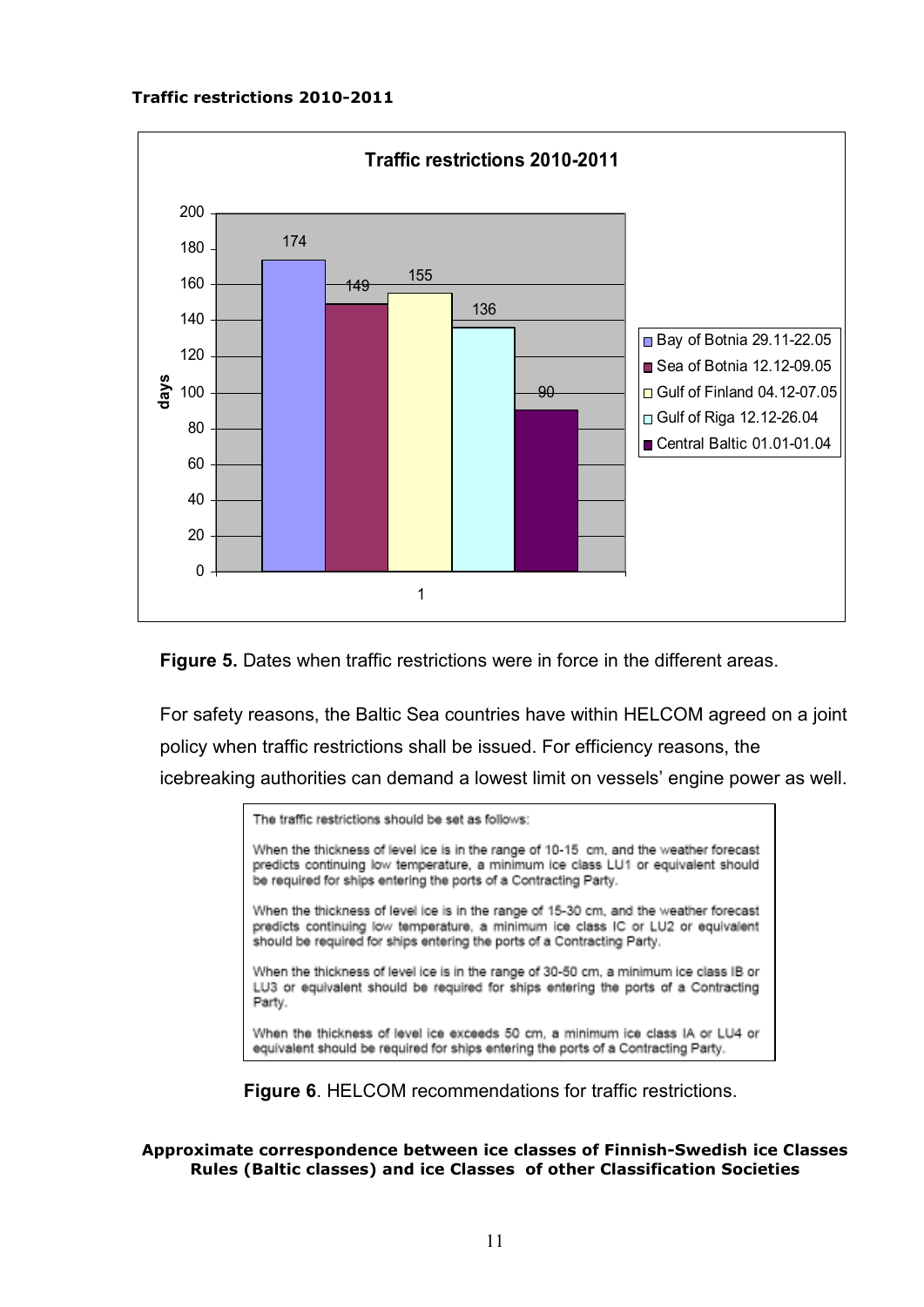| <b>Classification Society</b>                                | Ice Class             |                      |                  |                 |                    |
|--------------------------------------------------------------|-----------------------|----------------------|------------------|-----------------|--------------------|
| <b>Finnish-Swedish Ice Class</b><br><b>Rules</b>             | <b>IA Super</b>       | IΑ                   | IΒ               | IC              | <b>Category II</b> |
| <b>Russian Maritime Register</b><br>of Shipping (Rules 2007) | Arc <sub>5</sub>      | Arc <sub>4</sub>     | Ice <sub>3</sub> | Ice 2           | Ice 1              |
| <b>Russian Maritime Register</b><br>of Shipping (Rules 1995) | UL                    | L1                   | L2               | L <sub>3</sub>  | L4                 |
| <b>Russian Maritime Register</b><br>of Shipping (Rules 1999) | LU5                   | LU4                  | LU3              | LU <sub>2</sub> | LU1                |
| American Bureau of<br><b>Shipping</b>                        | <b>TAA</b><br>A1      | ĪΑ<br>A0             | IΒ               | IC              | D <sub>0</sub>     |
| <b>Bureau Veritas</b>                                        | <b>IA SUPER</b>       | ΙA                   | ΙB               | IC              | ID                 |
| <b>CASPPR, 1972</b>                                          | A                     | B                    | $\mathsf{C}$     | D               | E                  |
| <b>China Classification Society</b>                          | Ice Class<br>$B1*$    | Ice Class B1         | Ice Class B2     | Ice Class B3    | Ice Class B        |
| <b>Det Norske Veritas</b>                                    | $ICE-1A*$<br>$ICE-10$ | $ICE-1A$<br>$ICE-05$ | $ICE-1B$         | $ICE-1C$        | ICE-C              |
| <b>Germanischer Lloyd</b>                                    | E4                    | E <sub>3</sub>       | E <sub>2</sub>   | E1              | E                  |
| Korean Register of<br><b>Shipping</b>                        | <b>ISS</b>            | IS <sub>1</sub>      | IS <sub>2</sub>  | IS3             | IS4                |
| <b>Lloyd's Register of</b><br><b>Shipping</b>                | 1AS                   | 1A                   | 1B               | 1C              | 1D                 |
| Nippon Kaiji Kyokai                                          | IA Super              | IA                   | IΒ               | IC              | ID                 |
| <b>Registro Italiano Navale</b>                              | <b>IAS</b>            | ΙA                   | ΙB               | IC              | ID                 |

**Figure 7**. Table for corresponding ice classes.

Smaller vessels like buoy tenders and tugs with strong engines and hull are used as port icebreakers and for icebreaking mission in waters protected from drifting sea ice. In open sea areas that are affected by drifting sea ice with ridges and ice pressure, big sea icebreaker are required.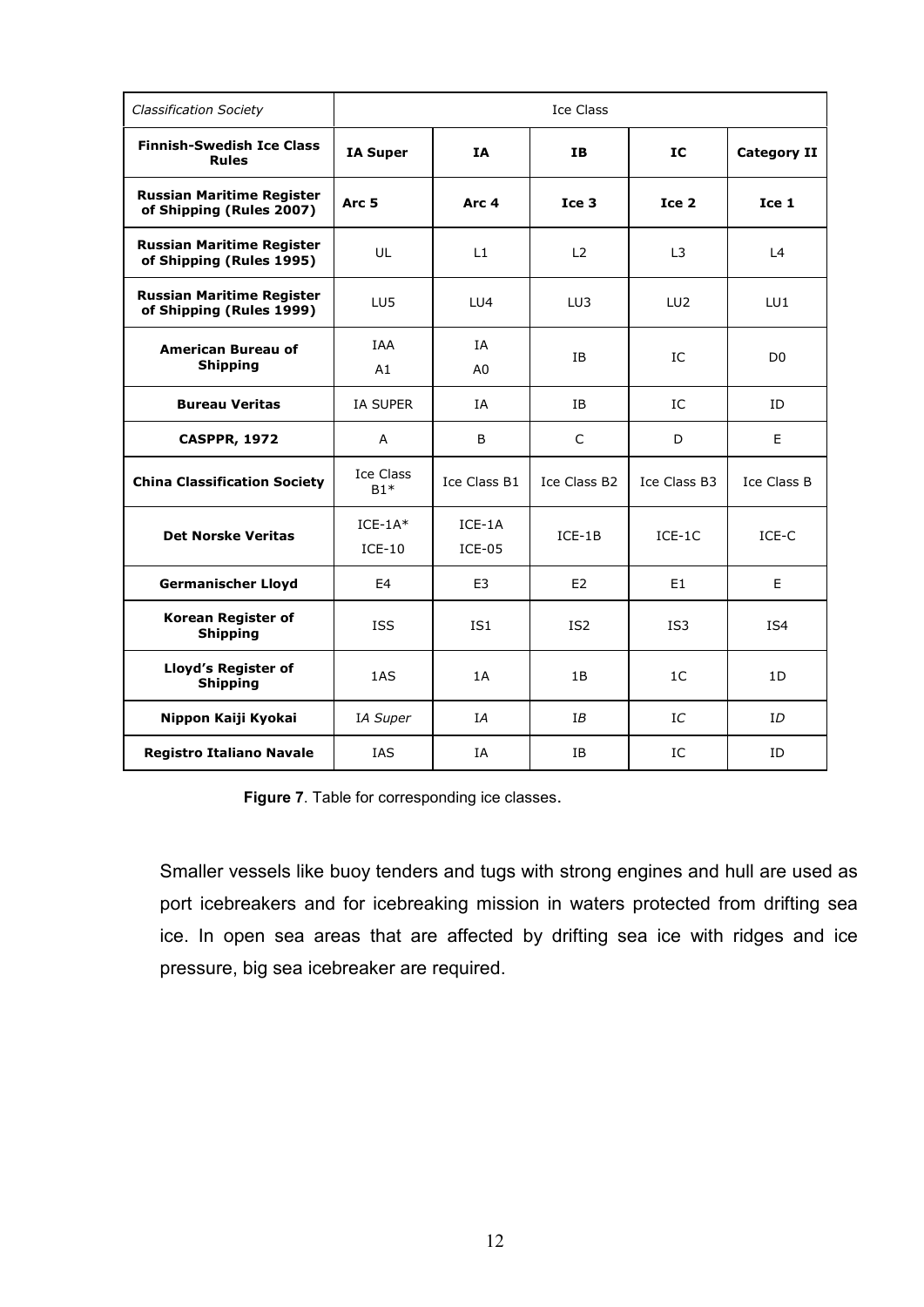

**Figure 8** The total number of icebreakers in operation each week in Baltic Sea during the season 2010/2011

According to statistics from the Baltic Sea icebreaking authorities, 10750 vessels received assistance from icebreakers this season.

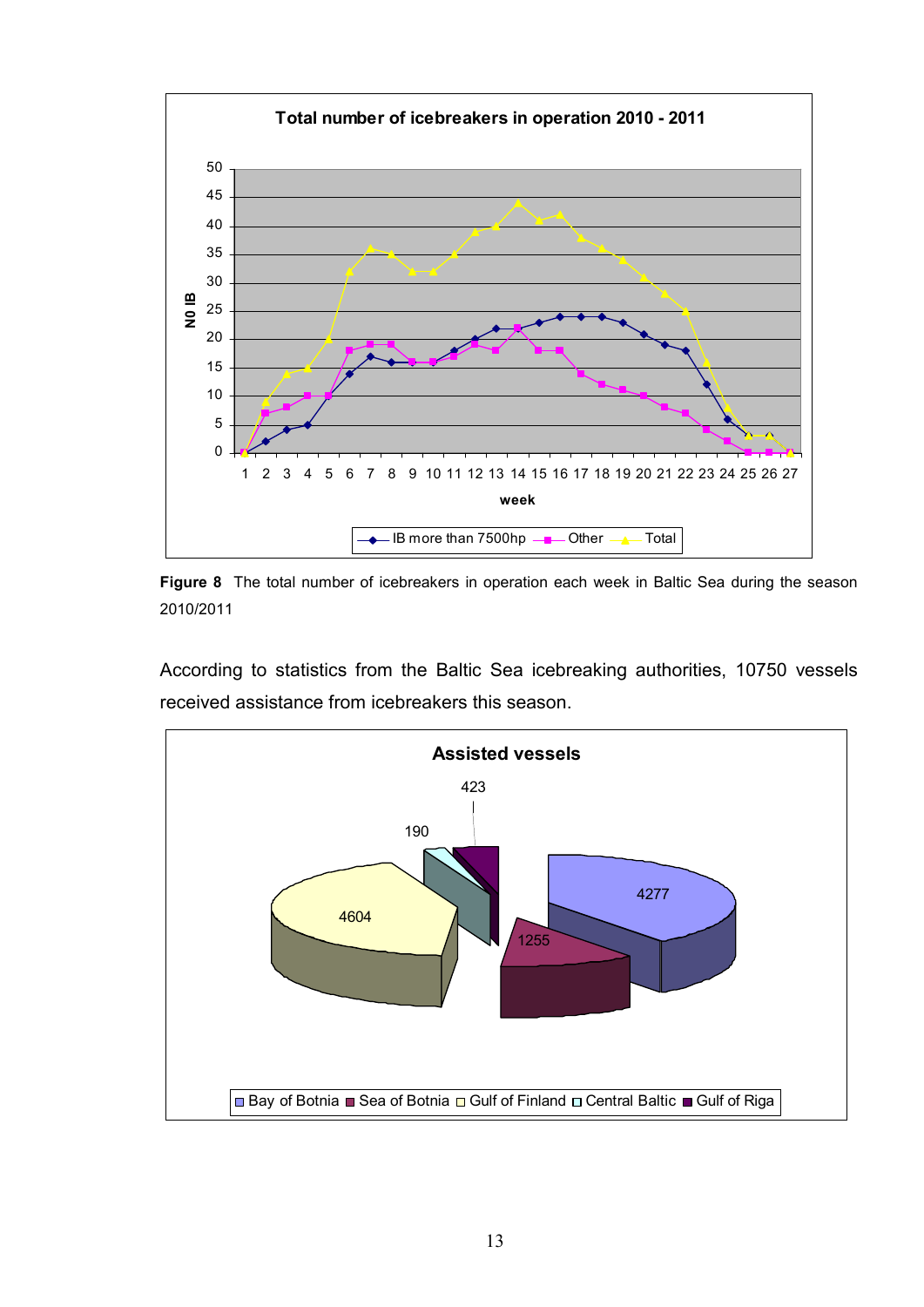**Figure 9.** A total of 2432 vessels where assisted by icebreakers during the icebreaking season in the Baltic Sea.

The longest sailing distance in sea ice is to the northernmost ports in the Bay of Bothnia. But due to the big number of vessels in the shorter fairway to the easternmost ports in the Gulf of Finland, the traffic is more affected by sea ice in this area, especially during periods with strong westerly winds when the icebreakers must tow many vessels one by one.



**Maximum sailing distance in sea-ice 2010-2011** 

**Figure 10.** Sailing distance from ice edge during maximum ice extension, in March 2011. Kemi 400 nautical miles and St. Petersburg 240 nautical miles.

#### **3. Accidents and incidents in sea ice**

The Technical University of Helsinki collects information on accidents related to navigation in ice. Ship owners and others within winter navigation are requested to report accidents, incidents and damages that are ice-related to icedamage@tkk.fi or to:

**Ice Damage Database Helsinki University of Technology Ship Laboratory PL 5300 02151 TKK FINLAND**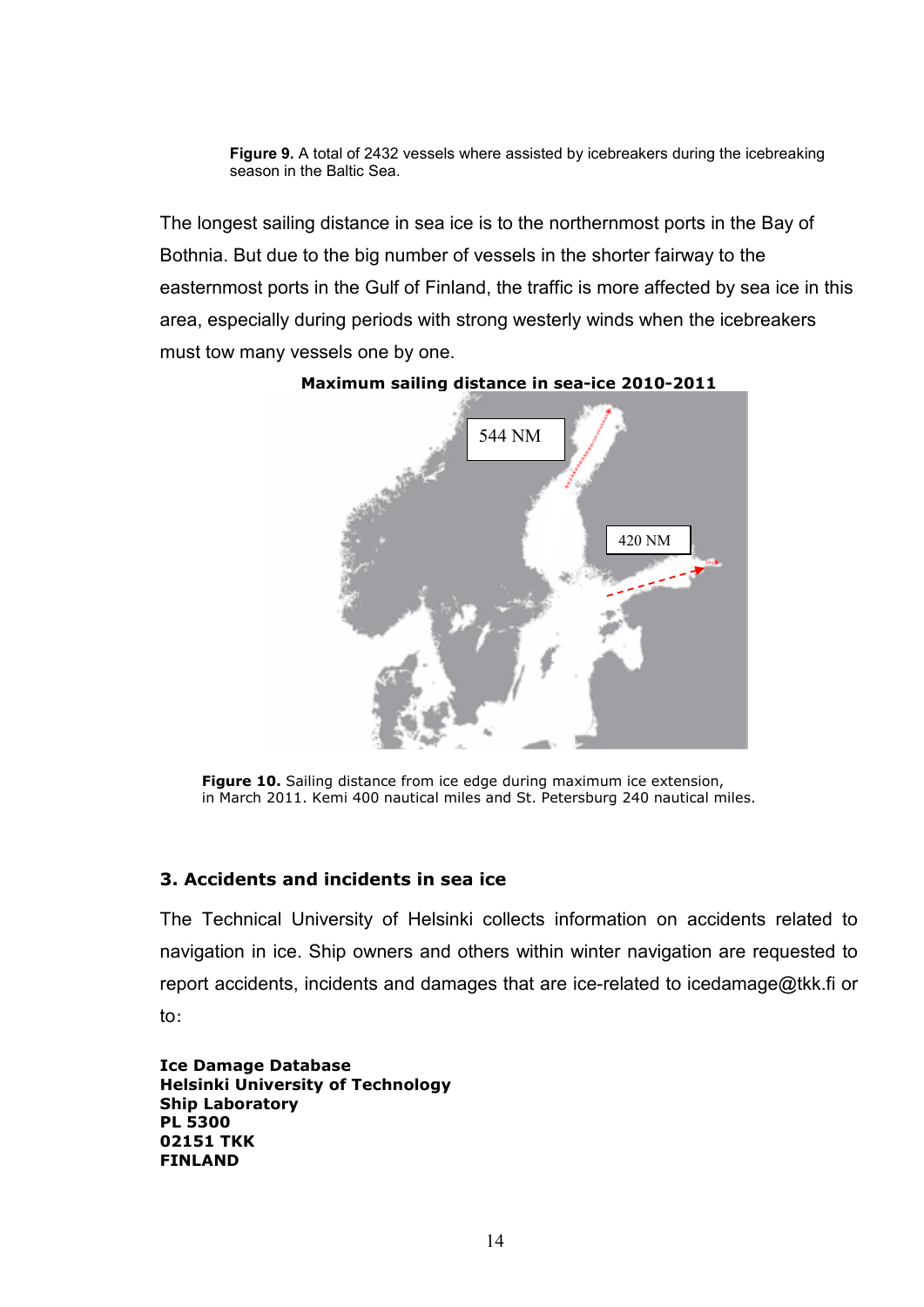Only some minor damages occurred to merchant vessels during assistance of the icebreakers. In comparison, about 100 vessels reported damages due to the severe ice conditions in the year 2011. Reports of accidents are difficult to get because often damages won't appear until during the next dry docking.

## **4. Costs of icebreaking services in the Baltic Sea**

Winter conditions cause various costs for vessel traffic in the Baltic Sea. The vessels' fuel costs increase since speed is reduced by even half on average due to ice barriers when proceeding in ice at full effect, and approaching the quay can take hours. The harbour costs also increase, since the basin must be kept open by a harbour tug in order for the vessels to reach the quay.

Moreover, heating to keep equipment in working order despite outdoor temperatures below -20 ºC adds to the costs. Since it is difficult to estimate other costs, this report comprises only those related to icebreakers.

## **4.1 Finland**

 The cost of icebreakers stand-by period in 2010-2011 were about 45 million euros. This winter the season was harsh in total amount of operating days were 1030. Operational costs were 32.5 million euros and the fuel costs were 12, 5 million euros. The Finnish Transport agency had also contracts with private tugboat companies for minor operations. The costs of the Finnish icebreaking services vary from 30 to 50 million euros depending on winter.

## **4.2 Sweden**

In Sweden the costs for the stand-by period amount to approximately 10 million EUR, additional operational costs to approximately 4 million EUR, and fuel costs to 2.5-9 million EUR. The cost of the Swedish icebreaking services varies from 15 to 34 million euros depending on the winters' degree. The costs this winter are estimated to be 30,5 million euros. This is the Governmental costs the cost for merchant vessels, harbours, local tugs and industries are not included.

## **4.3 Russia**

Since January, 01st, 2008 according to the act of Federal Service on Tariffs dd 20.12.07 №552-t/1 rates of icebreaking dues in the Russian ports of the Gulf of Finland are established as follows:

Icebreaking dues:

Icebreaking dues are applied for incoming, outcoming or transiting the port area.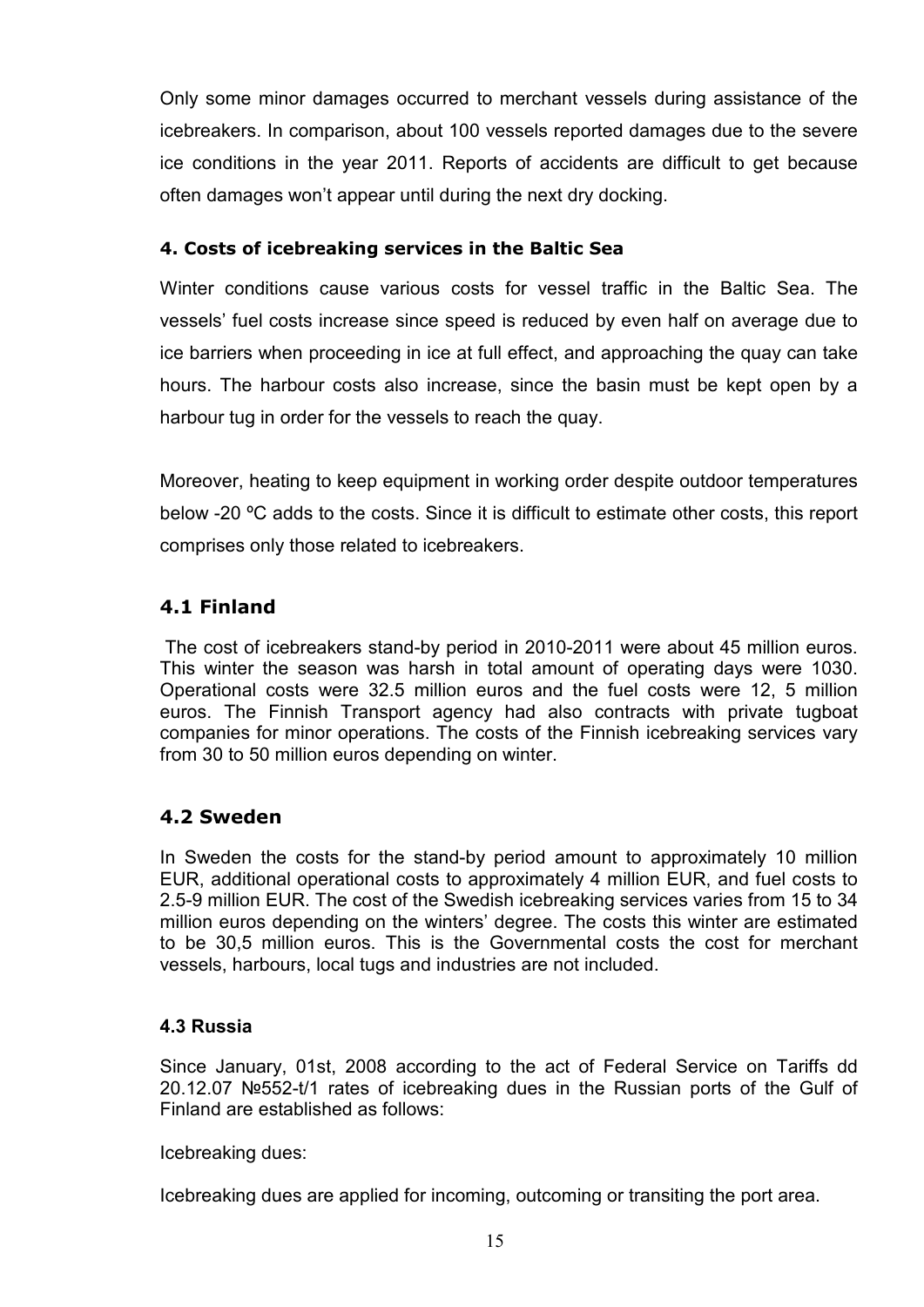For the cargo ships engaged in liner services, which are officially declared, to the rates of the icebreaking dues the factor of 0.8 is applied.

From icebreaking dues are released:

vessels of ice class LU7 (according to classification of the Russian Maritime Register of Shipping or classes of other classification societies corresponding to it) passenger vessels

Upon the announcement by the Harbour Master of winter (summer) navigation before the target date, and also after the prolongation of its duration, icebreaking dues are paid as per corresponding rates from the date of announcement to a date of completion (inclusive), corresponding to the period of winter navigation.

Rates for ships engaged in an international trade rub/1 GT

|                                      | All vessels except<br>Ro-Ro, Ro-Flow,<br>container ships and<br>bulk carriers | Ro-Ro,<br>Ro-<br><b>Flow</b><br>and<br>container ships | <b>Tankers</b> |
|--------------------------------------|-------------------------------------------------------------------------------|--------------------------------------------------------|----------------|
| The<br>rate<br>summer                | 5.5                                                                           | 3.85                                                   | 6.03           |
| from May, 1st till<br>November, 30th |                                                                               |                                                        |                |
| The winter rate from                 | 13,70                                                                         | 9,59                                                   | 15,02          |
| December,<br>1st till                |                                                                               |                                                        |                |
| April, 30th                          |                                                                               |                                                        |                |

During the period from May, 1st till November, 30th the following vessels are released from payment of icebreaking dues:

arriving to the port from inland waterways of Russia or from the Saimaa canal and sailing back within current year;

arriving to the port from other Russian ports situated in the eastern part of the Gulf of Finland.

During the period from December, 1st till April, 30th the vessels with ice class LU5 and LU6 (according to classification of the Russian Maritime Register of Shipping or classes of other classification societies corresponding to it) are subject to icebreaking dues multiplied by factor 0.75.

## **4.4 Estonia**

In Estonia, the total cost of icebreaking in the 2010-2011 season amounted to approximately 5,9 million EUR, with about 1,6 million EUR accounting for the costs in the Pärnu Bay and 4,3 million EUR for the Gulf of Finland. This is the Governmental costs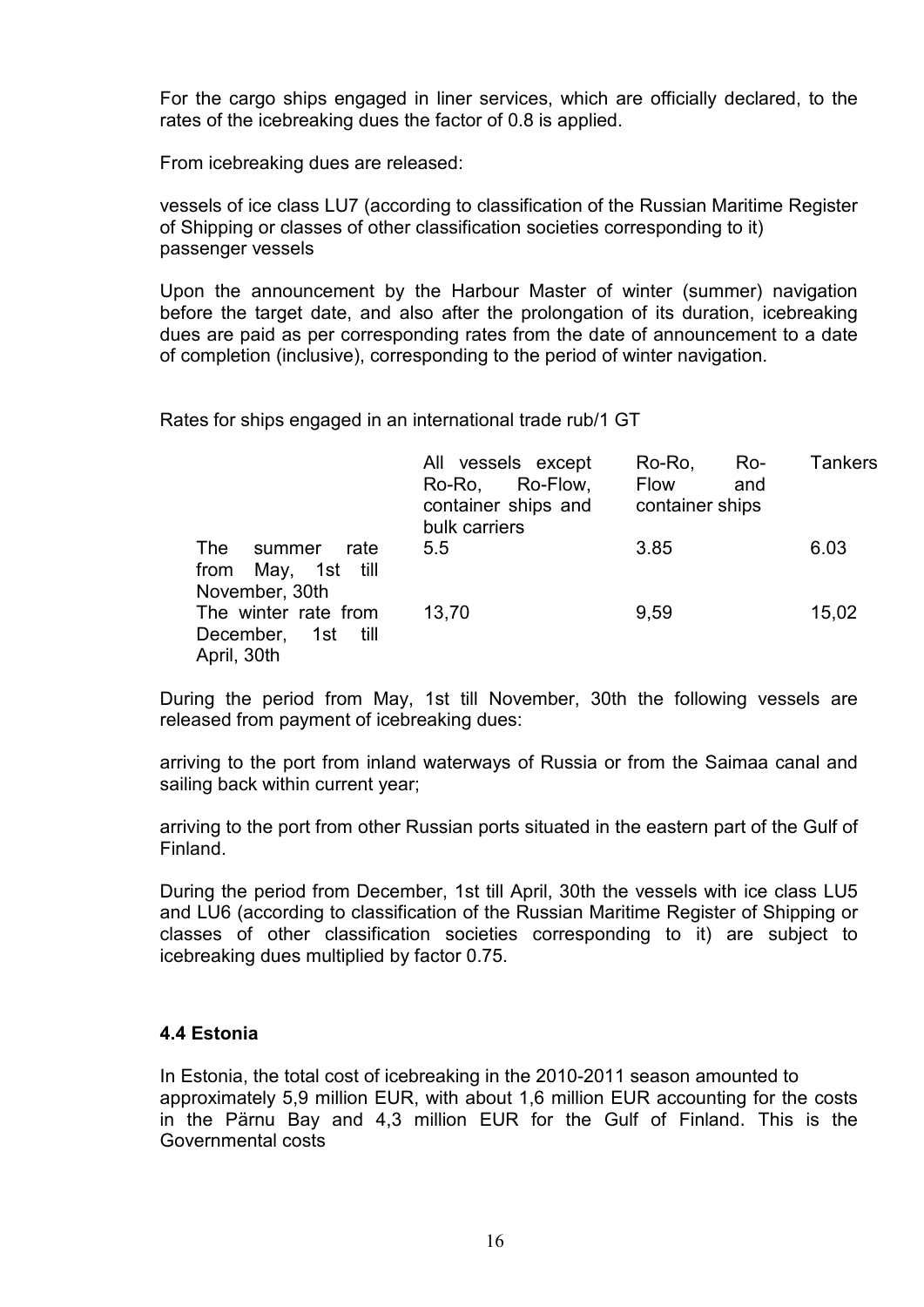#### **4.5. Denmark**

In 2010/2011 the cost of the Danish ice service was approximately  $\epsilon$  3,54 mill. This is a little more than the cost the previous year ( $\in$  3.0 mill.). The cost covers charter of ice breaking tugs. The tugs operates from the ice edge to the breakwaters.

#### **4.6 Norway**

During the winter 2010 – 2011, the total costs of ice breaking service in Norwegian waters were approximately EUR 2.6 million. The tug Bamse Tug was hired for ice breaking and vessel assistance at a cost of slightly above EUR 1.0 million. Local vessels were hired at a cost of approximately EUR 1.6 million.

## **4.7. Latvia, Lithuania, Poland, Germany,**

There was no cost info for icebreaking operation in this season 2010-2011.

## **5. Winter navigation in the different parts of the Baltic Sea**

## **5.1. Bay of Bothnia**



The first traffic restrictions were initiated on the  $29<sup>th</sup>$  of November and reached their highest level IA and 4000 dwt, on the  $10^{th}$  of January.

On the 31<sup>st</sup> of January minimum load and discharge of 2000 tons were initiated.

The first icebreaker Kontio left Helsinki to start the icebreaking operations on November the 26<sup>th</sup>.

The ice growth started in the beginning of December and in the middle of February the maximum ice extension appeared.

At that time there were 4 icebreakers (3 Finnish and 1 Swedish) engaged in accordance with the joint icebreaking plan.

Assistance has been conducted to following ports:

| Karlsborg         | Tornio      |
|-------------------|-------------|
| Luleå             | Kemi        |
| <b>Haraholmen</b> | Oulu        |
| Skelleftehamn     | Raahe       |
| Kokkola           | Pietarsaari |

The icebreakers in the Bay of Bothnia assisted 4 277 merchant vessels and 590 towing operations were conducted. The average waiting time was 9 hours and 7 minutes.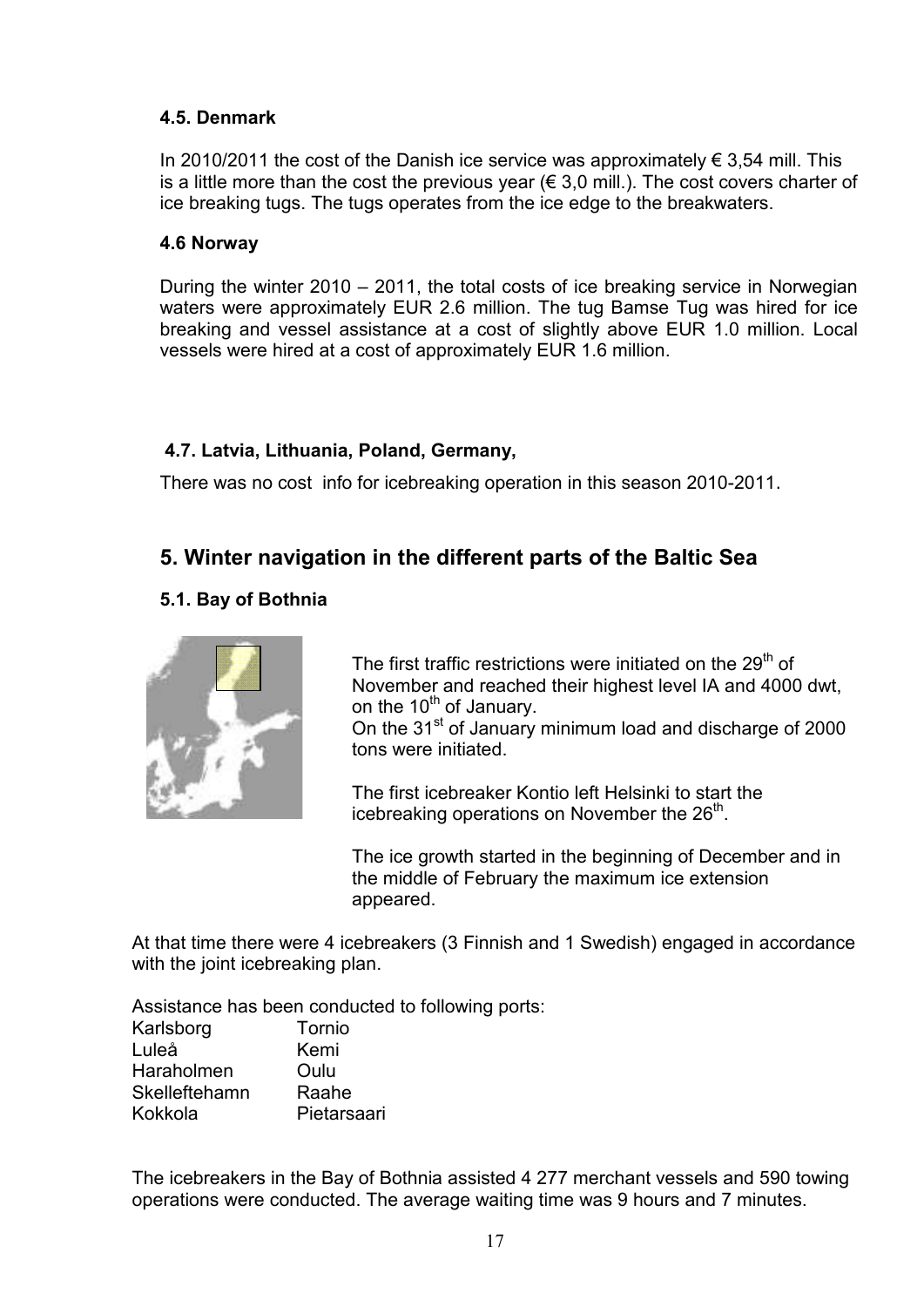59,6% of all port calls did not have to wait for icebreaker assistance at all, but 32,4% of the port calls had to wait more than 4 hours for icebreaker assistance (so-called long waiting).

The icebreaking season in the Bay of Bothnia ended on the 22<sup>nd</sup> of May.

#### **5.2. Sea of Bothnia**



The first traffic restrictions in the northern part of Sea of Bothnia were initiated on the  $12<sup>th</sup>$  of December and in the southern part the restrictions were initiated on  $18<sup>th</sup>$  of December. The highest level IA and 3000 dwt in the North and IA and 2000 dwt in the South was in force from the middle of February until the middle of April.

6 icebreakers were engaged in the Sea of Bothnia when the maximum ice extension appeared. The icebreaker Frej has jointly been used by the Finnish and Swedish Administrations in the Northern Quark.

Assistance has been conducted to following ports: Holmsund Vaasa Rundvik Kaskinen Husum Mäntyluoto Örnsköldsvik Rauma Ångermanälven Uusikaupunki<br>Härnösand Naantali Härnösand Söråker Turku **Sundsvall** Iggesund Söderhamn Orrskär **Norrsundet** Gävle Skutskär Hallstavik/Hargshamn Kappelskär

The icebreakers in the Sea of Bothnia assisted 1 255 merchant vessels and 131 towing operations were performed. The average waiting time was 14 hours and 40 minutes. 66,53% of all port calls did not have to wait for icebreaker assistance at all, but 20,64% of the port calls had to wait more than 4 hours for icebreaker assistance (so-called long waiting).

The icebreaking activities in the Sea of Bothnia ended in the beginning of May and the traffic restrictions was lifted on the  $9<sup>th</sup>$  of May.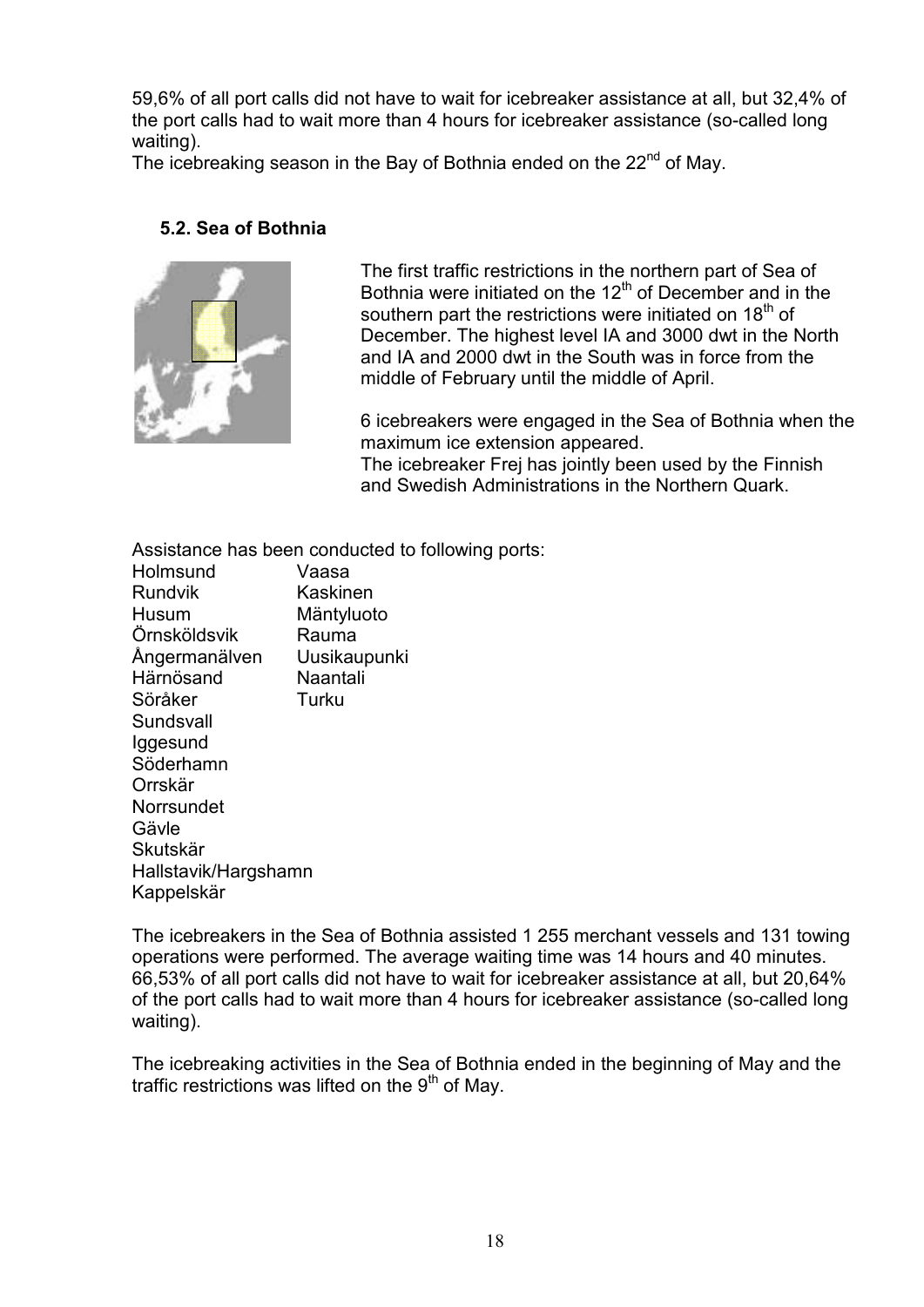#### **5.3 Gulf of Finland**



The first traffic restrictions were initiated 04 December in St. Petersburg. The restrictions were cancelled 07 May.

All vessels, which needed icebreaker assistance, were bound for Russian ports. During the largest ice cover, the Russians had 6 sea icebreakers and 8 minor icebreakers in use. The icebreaking season lasted from 01 December to 07 May in the Russian territorial water.

Ice conditions in the eastern part of the Gulf of Finland in 2010-2011

The ice formation processes in the winter of 2010/2011 were those of an extremely severe winter.

The average monthly air temperatures in the winter season were below normal, namely, by 3.70 in December, by 4.10 in February, while in January and in April the temperature was 2.00 and 1.7 o above normal and near the normal in November and March. The sum of degree days of cold amounted to  $883^{\circ}$ C, (normal 775  $^{\circ}$ C) which describes the winter as a harsh one. In the winter of 2010-2011, snowfalls were abundant, and in three winter months the monthly precipitation was above normal, namely, 159 % in December, 217 % in January, 155 % in February.

The first ice in the water areas of the Neva Bay and the Gulf of Vyborg was noticed on November 25-26, which is in average one week later than the mean annual time.

Very cold weather in the December contributed to continuous and quite intensive ice formation, with a stable ice cover established at once. Fast ice in the water areas of the Neva Bay and the Gulf of Vyborg formed on December 1, which is just one week prior than the average annual time. Ice formation in the bays of Luga and Koporye began on December 2, in the Bjerkesund strait оn December 6.

The ice edge quickly proceeded to the west and was on the longitude of the Shepelevskiy lighthouse on December 10, and then it was on the longitude of the Moshchny island on December 22 and then it was on longitude of the Hogland island on December 27. The ice situation at the end of the December was as follows. In the Neva Bay, there was fast ice, and the ice thickness was 23-37 cm. In the Gulf of Vyborg until the latitude of the Rondo island there was fast ice, and the ice thickness was 15-27 cm, and in the Bjerkesund strait, there was fast ice 10-25 cm thick.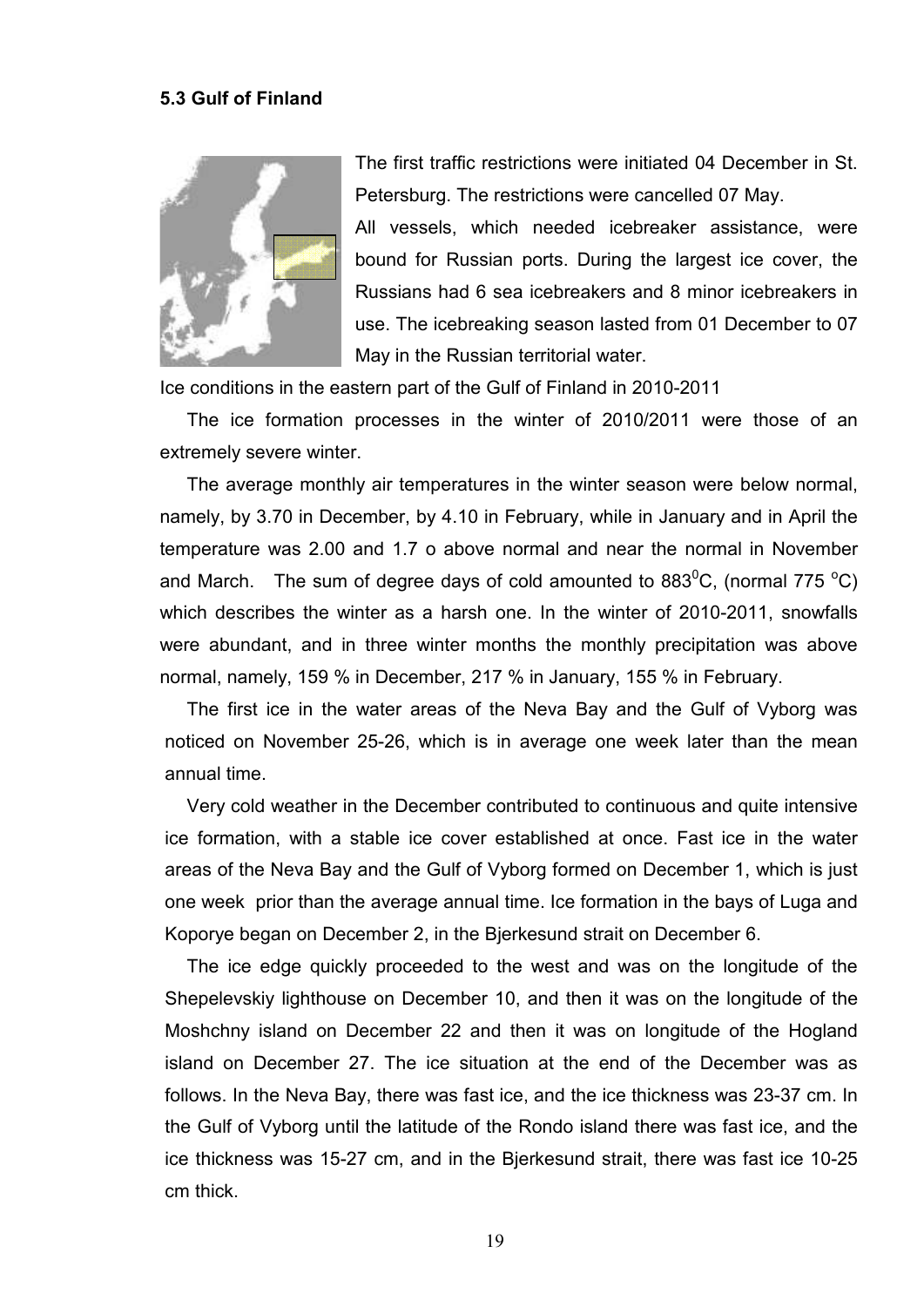In January, ice formation in the gulf was moderate, and the ice edge moved to the west. The ice thickness was within normal due to a stable snow cover on the ice, which was 20-25 cm. In the Neva Bay and the Gulf of Vyborg there was fast ice, and by the end of the month the ice thickness reached 35-47 cm and 25-35 cm respectively. In the Bjerkesund strait by the end of the month the ice thickness reached 20-35 cm. In the bays of Luga and Koporye, fast ice along the coast by the end of the month the ice thickness reached 20-35 cm. The drifting ice edge reached the borders of the Osmussar-Marianxamina island, while ice thickness till the Hogland island was 15-40 cm.

In the first ten days of February ice formation on the Gulf was weak, but during the second and third ten-day periods ice formation was intensive. In the gulf there was fast ice till Gogland island, the edge of nilas ice proceeded off the Gulf on 14 February and reach latitude of Gotland island on 24 February. The By the end of the month, the ice thickness reached 45-65 cm, which is the above annual value for this period. The ice thickness on the fairway can reached 80-90 cm due to hummocking, rafting and ridged ice.

On February 26 to 27, the ice conditions were maximum hard. The thickness of fast ice reached 45-65 cm till Shepelevskiy lighthouse, 30-50 cm till the Hogland Island.

In March, weak ice situation was the same as winter 2002 /2003 due to winds of western directions. By the end of the month, the ice thickness in the Neva Bay was 50-65 cm (maximum ice thickness was observed on the Sestroretsk shallows at 70– 80 cm), in the Gulf of Vyborg 45-55 cm, in the Bjerkesund strait and in the bays of Luga and Koporye 30-50 cm.

During April, warm weather was observed, with the average monthly temperature within the standard values. The ice cover in the Gulf of Finland was slowly destructing. The thickness of fast and drift ice was gradually decreasing. The destruction of ice was increasing. The fast ice in the northern part of the Nevskaya Guba was broken on first half of the month, the destruction of the ice cover accelerated. The Nevskaya Guba, as well as all the main navigable fairways, became completely free of ice on April 26, the Lushskaya and the Koporskaya Guba on April 30.

The Bjorkesund passage on May 2, the Koporskaya Guba on May 9 were fully cleared of ice. The main fairway to St. Petersburg was cleared of ice on May 14.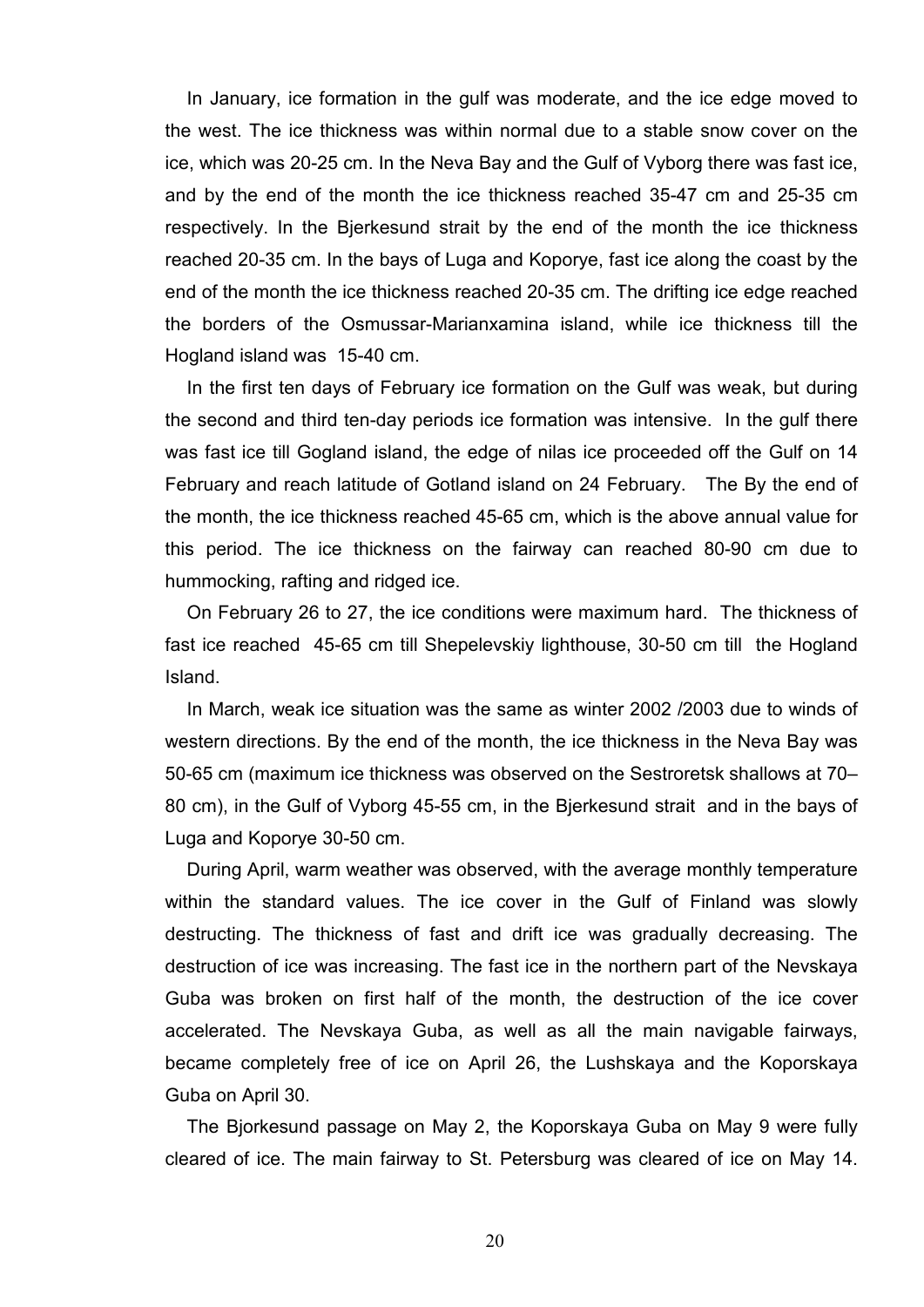Full clearance of the gulf from ice was registered on May 16. The date of clearance of the Gulf of Finland are two weeks later then the mean annual dates.

## **5.4 Gulf of Riga**



The Estonian Meteorological and Hydrological Institute assessed the winter of 2010/2011 as severe. The traffic restrictions were initiated 12 December being IC-1600 kW in Pärnu and were cancelled 26 April. The icebreaking season lasted from 7 Detsember to 26 April and 423 ships were assisted

## **5.5. Central Baltic**



The first traffic restrictions in the Central Baltic were initiated on the  $1<sup>st</sup>$  of January. The highest level was ice class IC and 2000 dwt.

The assistance activities were conducted by 1 large icebreaker, two buoy tenders and hired tugboats. Totally 190 merchant vessels were assisted by the icebreaking service. The traffic restrictions were lifted on the 1<sup>st</sup> of April.

Assistance has been conducted to following ports:

| Stockholm | Södertälje |
|-----------|------------|
| Oxelösund | Oskarshamn |
| Mönsterås | Kalmar     |
| Degerhamn |            |

## **5.6 South Baltic Coastline**



The ice situation in German waters was similar to the situation during the last winter season.

During the ongoing period of frost at first the sheltered waters of Greifswalder Bodden and Oderhaff were coffered by ice in December and January, followed by Schlei, Eckerförder Bucht und Flensburger Förde.

All floating aids to navigation were removed ore changed to ice buoys. Partly the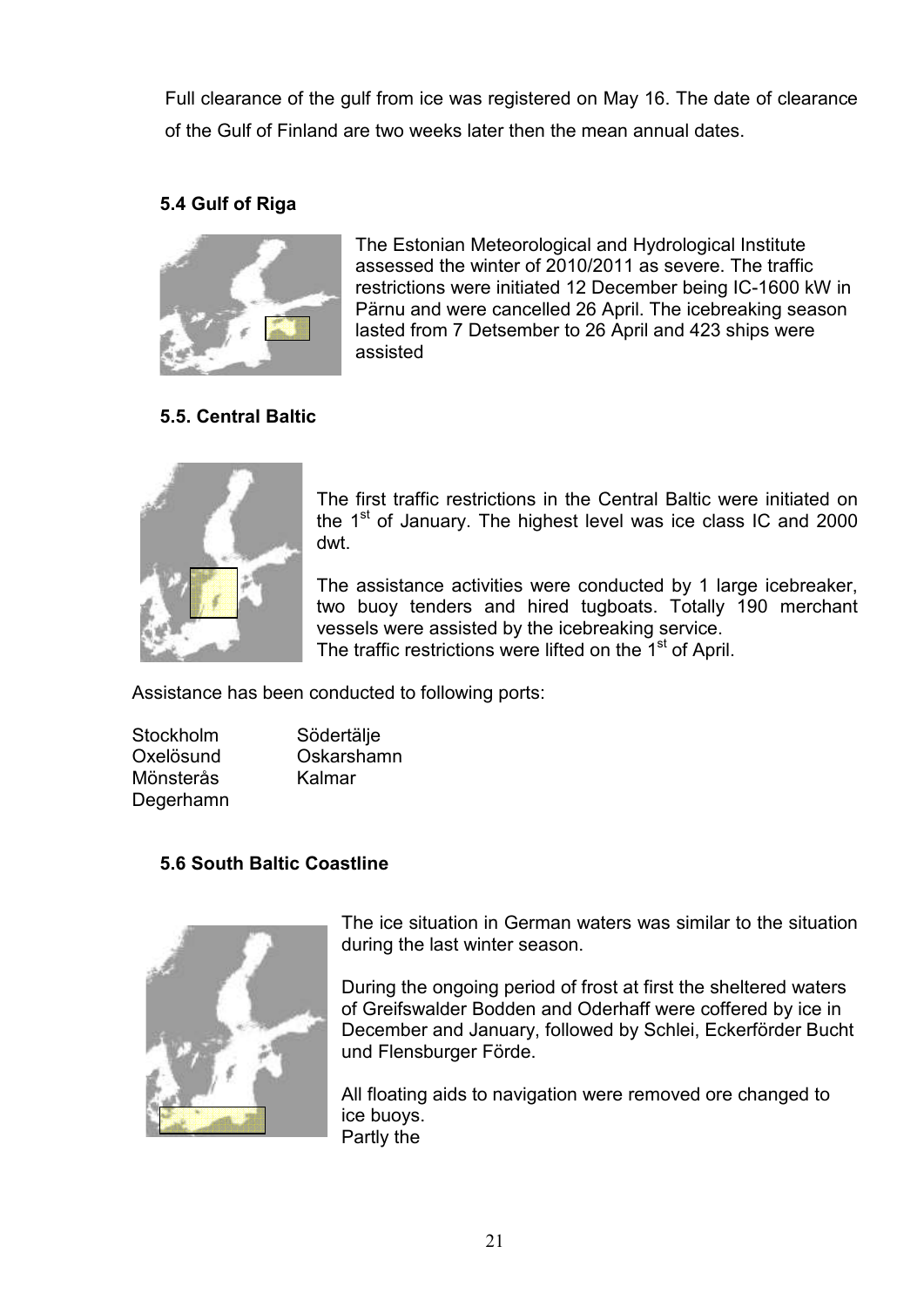

The Multi Purpose Vessel "Arkona" and two smaller icebreakers (Grömitz" and "Ranzow" were nearly in service during the whole period.

The Waterways and Shipping Directorate North (WSDN) coordinated according an overall plan the icebreaking service for the harbour entrances, coastal- and sea regions in the German part of the Baltic Sea.

On the beginning of February also the open sea was partly affected by ice. The thickness was not so large and the period was, due to changing wind directions, not so long, so that no icebreaking service was needed away from the coast line.

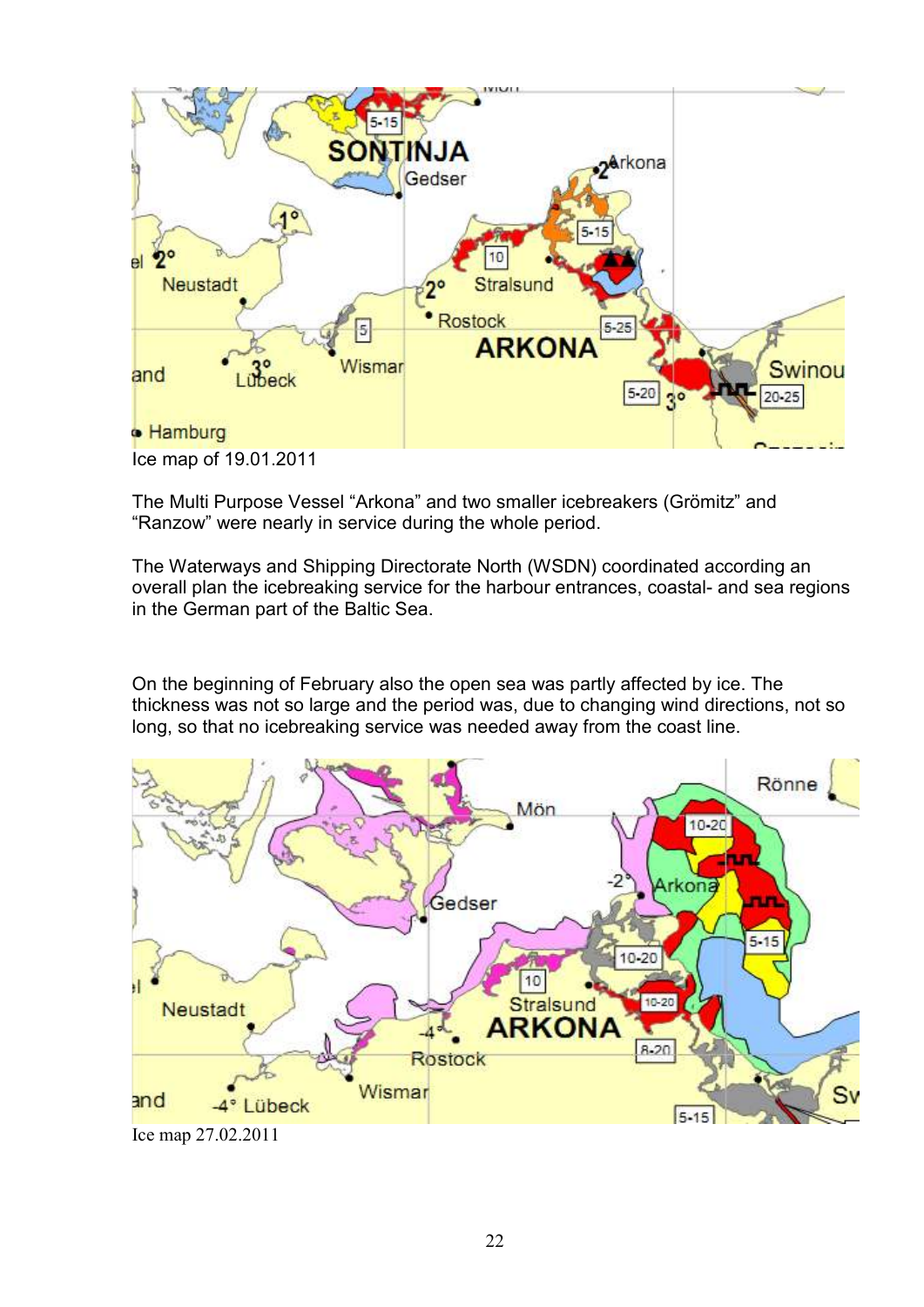Depends on the wind drift the sea ice was more concentrated on the east coast of Rügen (see map of 27.02.2011), where it forms to a compact area on the end of February.

The inner waters were complete coffered by ice and the supply of the island of Hiddensee (close to Rügen) could only maintain with utmost efforts.

During this time the Icebreaker ARKONA was assisting in the approach to Stralsund, Landtief and in the Greifswalder Bodden.

GÖRMITZ was assisting in the northern Peenestrom, southern Greifswalder Bodden and Osttief. RANZOW was

assisting in the Strelasund and in the Greifswalder Bodden.

The northern approach to Stralsund, the southern Peenestrom and Kleines Haff were closed for navigation. Only daytime navigation was allowed to Stralsund.

Other connected waters with minor importance for winter traffic, like the Schlei in the western part of the area, were closed for shipping with beginning of ice development.

The main entrances to the large ports could be maintained ice free with help of larger tugs.

Overall, there were no extraordinary disabilities for the ships traffic in the last winter. Other large icebreakers than the governmental Multi Purpose Vessel ARKONA were not needed for maintaining the service.

#### **5.7 Western Baltic, Danish waters**



The winter 2010 – 2011 began already in the last half of November Parts of the inshore waters were covered by ice around December  $1<sup>st</sup>$ . Assistance to shipping began at the same date. The cold weather continued until shortly before the New Year where the weather changed into being mostly mild. Inshore waters such as Limfjorden, the waters between Zeeland and Lolland Falster and Isefjorden were ice covered and required ice breaking assistance to shipping in the area.

#### **6. Description of organisations and icebreakers engaged during the season 2010/2011**

#### **6.1 Finland**

The Finnish Transport Agency (FTA) is the national authority responsible for the assistance of winter navigation, its coordination, development and management nation-wide. The actual icebreaking services have been contracted out.

The FTA develops Finland's icebreaking policy, taking into account the requirements of its clients (mainly the Finnish industry). Essential for the industry are as short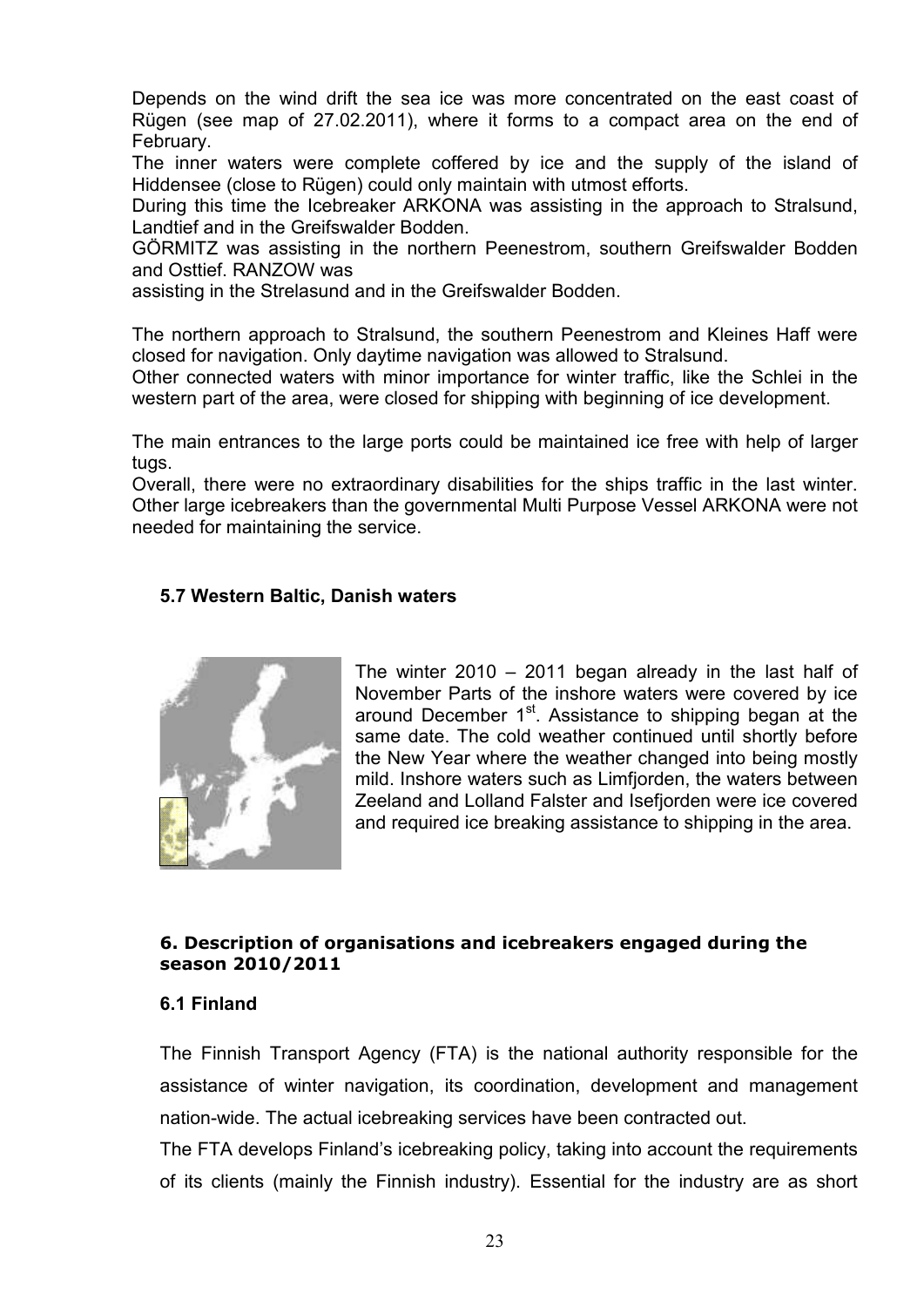waiting times as possible for traffic. The FTA decides on the length of the assistance period, exemptions and traffic restrictions.

The traffic restrictions are normally made more stringent at a faster pace than the minimum HELCOM safety recommendations, as the objective is to assure an efficient maritime traffic flow. Only vessels fulfilling the criteria of daily traffic restrictions are given assistance.

The icebreaking services were purchased from the Arctia Icebreaking during last season, and also from the private companies (mainly tugboat services in ice breaking)

Arctia Icebreaking was responsible for the management and daily operation of the icebreaking services to all 23 winter ports. The demands as to the standard of service are included in the freight contract. The main requirement is that vessels should not have to wait for an icebreaker for more than 4 hours on an average. Another goal for the Finnish icebreaker service standard is that 90 % to 95 % of vessels navigating in the ice field could get through without delay.

In Finland no special fee is collected for the icebreaker service. All ships pay fairway fees based on ship size and ice class. The fairway dues are used to cover the costs of fairway maintenance and icebreaking services.

Icebreakers engaged by the Finnish Transport Agency 2010/2011:

| Name Type      | Engine power                       |           |  |
|----------------|------------------------------------|-----------|--|
| <b>FENNICA</b> | Multi-Purpose Icebreaker 21 000 KW |           |  |
| <b>NORDICA</b> | Multi-Purpose Icebreaker 21 000 KW |           |  |
| <b>BOTNICA</b> | Multi-purpose Icebreaker           |           |  |
| <b>FREJ</b>    | Icebreaker                         | 18 400 KW |  |
| <b>KONTIO</b>  | Icebreaker                         | 21 800 KW |  |
| <b>OTSO</b>    | Icebreaker                         | 21 800 KW |  |
| <b>SISU</b>    | Icebreaker                         | 18 400 KW |  |
| <b>URHO</b>    | Icebreaker                         | 18 400 KW |  |
| VOIMA          | Icebreaker                         | 12 800 KW |  |

Icebreaker Frej was a short period of 27 days in joint chartering with SMA and FTA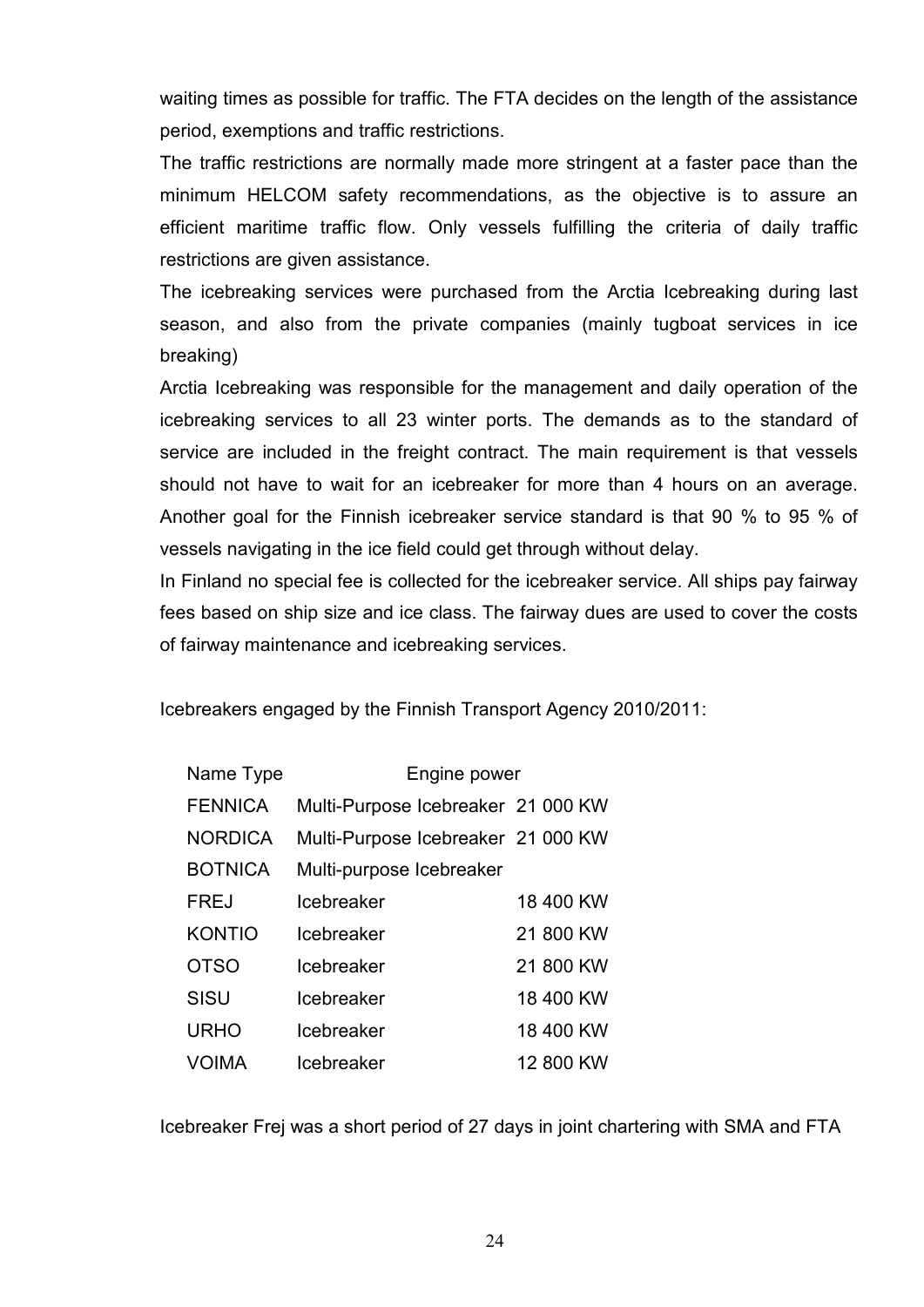#### **6.2 Sweden**

 Icebreaking operations are managed by the Icebreaking Management of the Swedish Maritime Administration in Norrköping and are based on the Swedish icebreaking regulation (2000:1149). It allocates icebreakers to work areas, issues traffic restrictions, monitors the operational situation and informs the shipping stakeholders of ice conditions and the traffic situation. Sweden controls eight icebreakers, of which the Swedish Maritime Administration owns five and has three on long-term charter from a private ship owner. All icebreakers are manned by a private shipping management company.

 Sweden and Finland use a jointly developed IT based on-line system, IB-Net (IceBreaker Net) for coordination of the joint icebreaking operations. IBNet contains information about the weather, ice conditions and traffic situation, and transmits the information between the different connected units (icebreakers, coordination centres, VTS etc.)

 In addition to the icebreakers, ice strengthened buoy tenders of the Swedish Maritime Administration and private tugboats are also engaged in the icebreaking service. Helicopters are chartered and used for ice reconnaissance and personnel transport in order to reduce time expenditure for icebreakers. Cooperation with the tugboats in ports is common around the coastline.

 The governmental fairway dues cover the costs for the icebreaking operations and no vessel that receives assistance from icebreaker is charged.

Icebreakers engaged by the Swedish icebreaking service 2010/2011:

| Name                 | Type               | Engine power |
|----------------------|--------------------|--------------|
| <b>ALE</b>           | Icebreaker         | 3500 KW      |
| <b>ATLE</b>          | Icebreaker         | 18400 KW     |
| <b>FREJ</b>          | Icebreaker         | 18400 KW     |
| <b>YMER</b>          | Icebreaker         | 18400 KW     |
| <b>ODEN</b>          | Icebreaker         | 18000 KW     |
| <b>TOR VIKING II</b> | Icebreaker         | 16000 KW     |
| <b>BALDER VIKING</b> | Icebreaker         | 16000 KW     |
| <b>VIDAR VIKING</b>  | Icebreaker         | 16000 KW     |
| <b>SCANDICA</b>      | <b>Buoy tender</b> | 2610 KW      |
| <b>FYRBYGGAREN</b>   | <b>Buoy tender</b> | 1140 KW      |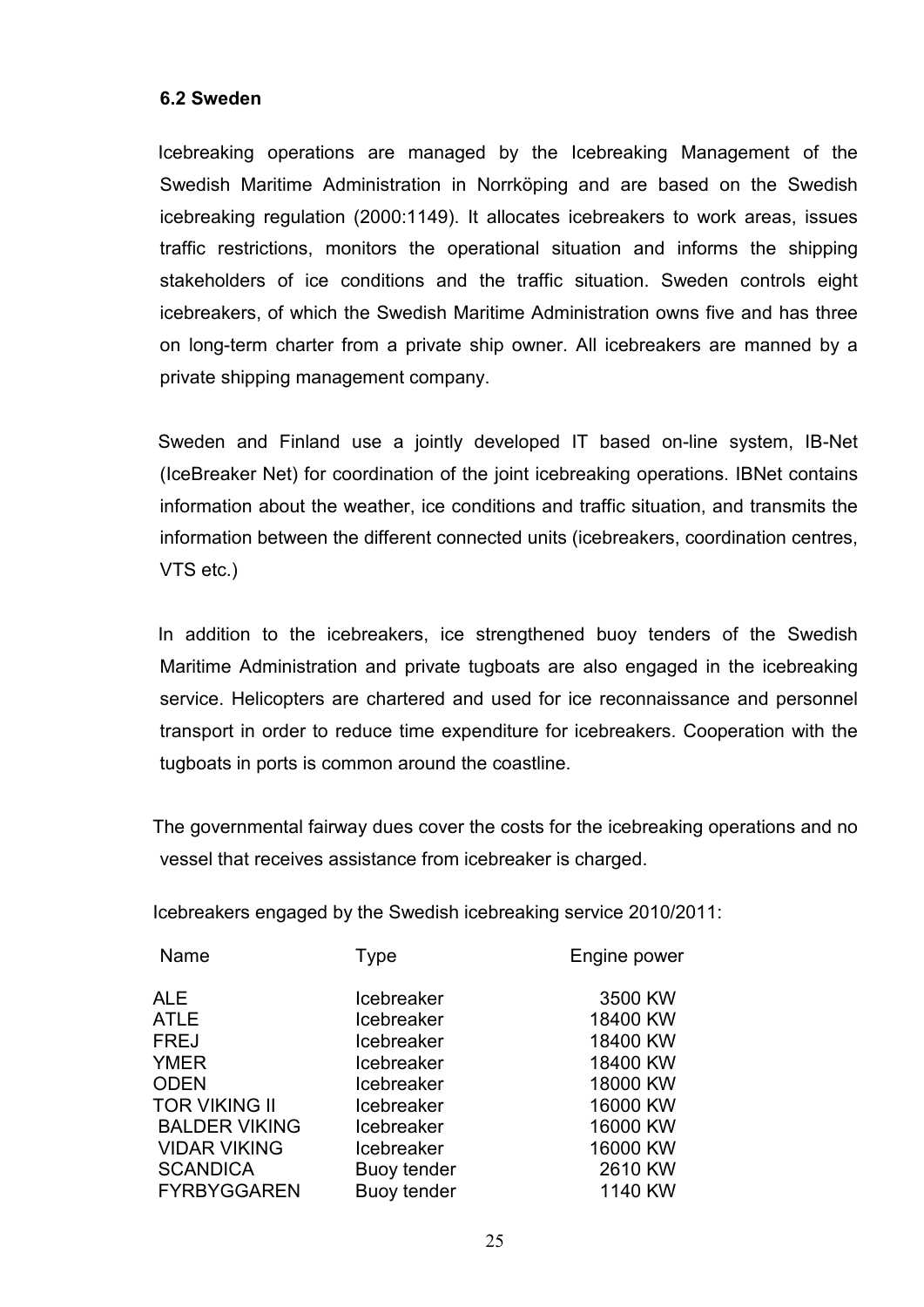During the winter the Administration also has engaged 19 different tugboats for icebreaking operations.

## **6.3 Russia**

The Harbour Master of Sea Port "Bolshoy port of St. Petersburg" (according to Direction of Ministry of Transport BP-113-p, 30.11.2001) regulates the icebreaker assistance in the eastern part of the Gulf of Finland. The Harbour Master of Sea Port "Bolshoy port of St. Petersburg" has the power to impose any shipping restrictions in the area for the traffic bound to or from Russian ports, based on actual ice conditions (according to article Nos. 74 & 76, Russian Federal Law No. 81-FZ, Russian Merchant Marine Code, 30.04.1999).

The ice navigation assistance is conducted by the state-owned or state-chartered icebreakers and covers the ports of St. Petersburg (including merchant cargohandling areas in Kronstadt, Lomonosov and Vasileostrovsky cargo area), Primorsk, Vyborg, Vysotsk and Ust-Luga. The state-owned icebreakers assist the inland transit navigation via Symens canal both ways.

The ice-breaker fleet consists of the following ice-breakers:

| Name                     | Type       | Engine power |
|--------------------------|------------|--------------|
| VAIGACH                  | Icebreaker | 32 500 kW    |
| <b>ERMAK</b>             | Icebreaker | 30 400 KW    |
| <b>CAPTAIN SOROKIN</b>   | Icebreaker | 18 300 KW    |
| <b>CAPTAIN DRANICHIN</b> | Icebreaker | 18 000 kW    |
| MOSKVA                   | Icebreaker | 16 000 KW    |
| SAINT-PETERSBURG         | Icebreaker | 16 000 KW    |
| <b>SEMION DEZHNEV</b>    | Icebreaker | 4 000 KW     |
| <b>IVAN KRUZENSTERN</b>  | Icebreaker | 4 000 KW     |
| CAPITAN M IZMAII OV      | Icebreaker | 3 940 KW     |
| <b>CAPTAIN ZARUBIN</b>   | Icebreaker | 4 650 KW     |
| <b>MUDYUG</b>            | Icebreaker | 9 100 KW     |
| <b>KARU</b>              | Icebreaker | 6450KW       |
| <b>TOR</b>               | Icebreaker | 10 000KW     |
| YURI LISYANSKY           | Icebreaker | 4 000 KW     |

The icebreaker assistance, as a rule, is conducted as follows: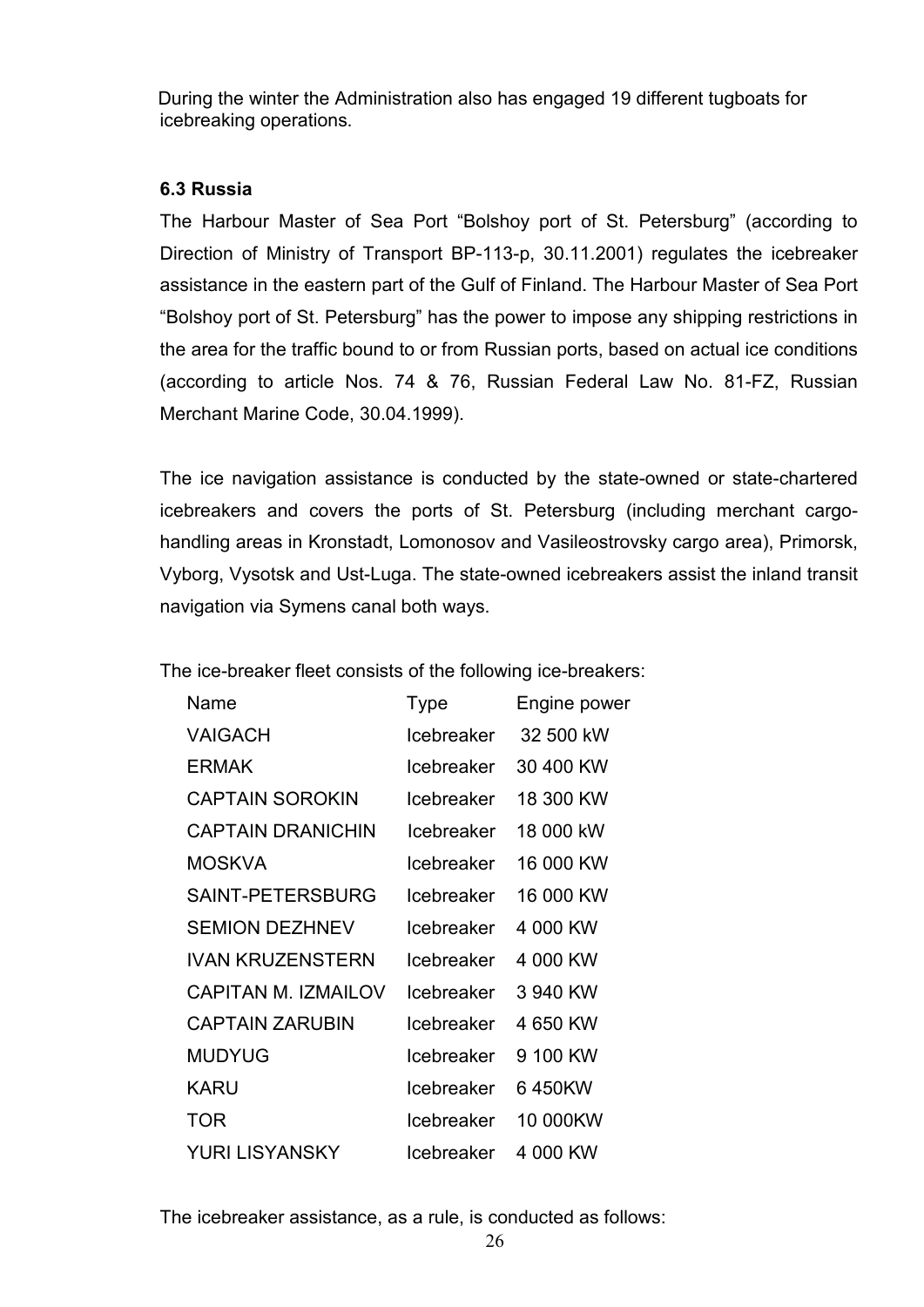- 1. Independent ice navigation following icebreaker recommendations and strictly under her supervision.
- 2. Icebreaker assistance in a convoy.
- 3. Individual icebreaker assistance behind an icebreaker.

Icebreaker assistance is given to the ships which do not fall under the acting restrictions in the ports of their destination. Icebreaker assistance for the traffic coming from the sea is conducted from the point where the convoy is formed to the inner road of the port, and the ships leaving the port are assisted from the inner road to the area next to the convoy forming point (CFP).

All the ships coming from the sea are prohibited from entering the ice east of the convoy forming point (CFP) without permission of the icebreaker. The Masters of the ships sailing independently upon receiving the permission of the icebreaker are to report to the icebreaker while passing the established control points of the recommended route and inform of the ice situation in the area. If such a ship gets stuck, the icebreakers are to release them and correct their recommended route or get them in the convoy for further motion. The Masters of the ships are not recommended to rely on data regarding recommended routes received from other ships and not confirmed by the Master of the icebreaker.

When the ice thickness over the approach fairways leading to Russian ports in the eastern part of the Gulf of Finland becomes considerable, the Harbour Master of St. Petersburg imposes restrictions on ships the ice class and the main engine capacity of which are not sufficient for navigation under prevailing circumstances.

The permission to enter the port or the icebreaker assistance to ships under restrictions due to their ice class is granted in exceptional cases, after detailed study of their ice certificates ("Ice passport" or "Provisional recommendations on ice safety") issued by a recognized institution. The permission to enter the port or icebreaker assistance to a ship under restrictions due to her main engine capacity may be granted in case her ice class meets the requirements. The ships whose age exceeds 20 years, as a rule, are not permitted entry in case they are under restrictions.

27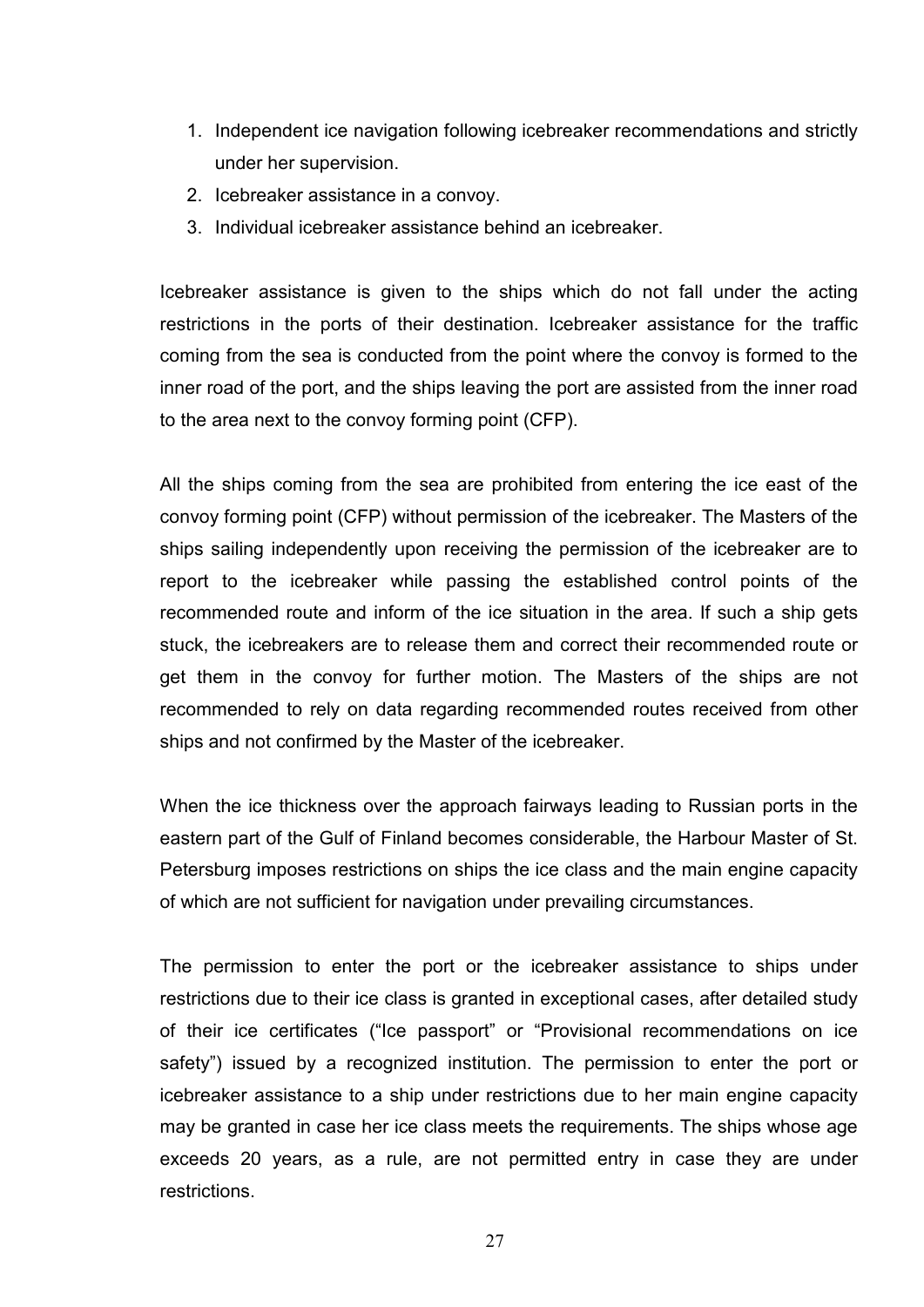In case such permission is granted to a ship falling under one of the restrictions established, a particular icebreaker is allocated for her assistance and the Master of that icebreaker has the authority to determine the best way to render such assistance.

#### **6.4 Estonia**

The responsible organization for icebreaking in Estonia is the Estonian Maritime Administration. The Director-General of the Estonian Maritime Administration decides on traffic restrictions and directives on winter navigation. The icebreaking coordination center consisted of 11 members in 2010, chaired by the Head of the Maritime Safety Division of the Maritime Administration, and acts as an advisory board for the Director-General in icebreaking issues.

Ports that are serviced by state ice-breakers are Muuga Harbour, harbours of Tallinn and Kopli Bay, Paldiski North Harbour, Paldiski South Harbour, Kunda Harbour, Sillamäe Harbour and Pärnu Harbour.

Currently, Estonia has one icebreaker, TARMO, to operate in the Gulf of Finland area, and the multi-purpose vessel EVA-316 to operate in the Pärnu Bay. Icebreaking to the port of Pärnu was carried out by multi-purpose vessel EVA 316 and tug CASTOR. Icebreaking for Gulf of Finland was carried out by IB TARMO and tug ZEUS

Icebreakers engaged by the Estonian Maritime Administration 2010/2011:

| Name           | Type                        | Engine power   |
|----------------|-----------------------------|----------------|
| <b>TARMO</b>   | <b>Icebreaker</b>           | 10 000KW       |
| <b>EVA 316</b> | <b>Multi-Purpose Vessel</b> | 3 x 1 7 1 7 KW |
| <b>ZEUS</b>    | Tug                         | 5416 kW        |
| <b>CASTOR</b>  | Tug                         | 3728 kW        |

#### **6.5 Latvia**

Latvia has three international sea ports: Riga, Ventspils and Liepaja. There is one icebreaker, the VARMA, which is owned and operated by the Port of Riga, for approximately 10 years. VARMA mainly operates in the Irbe Strait. The icebreaking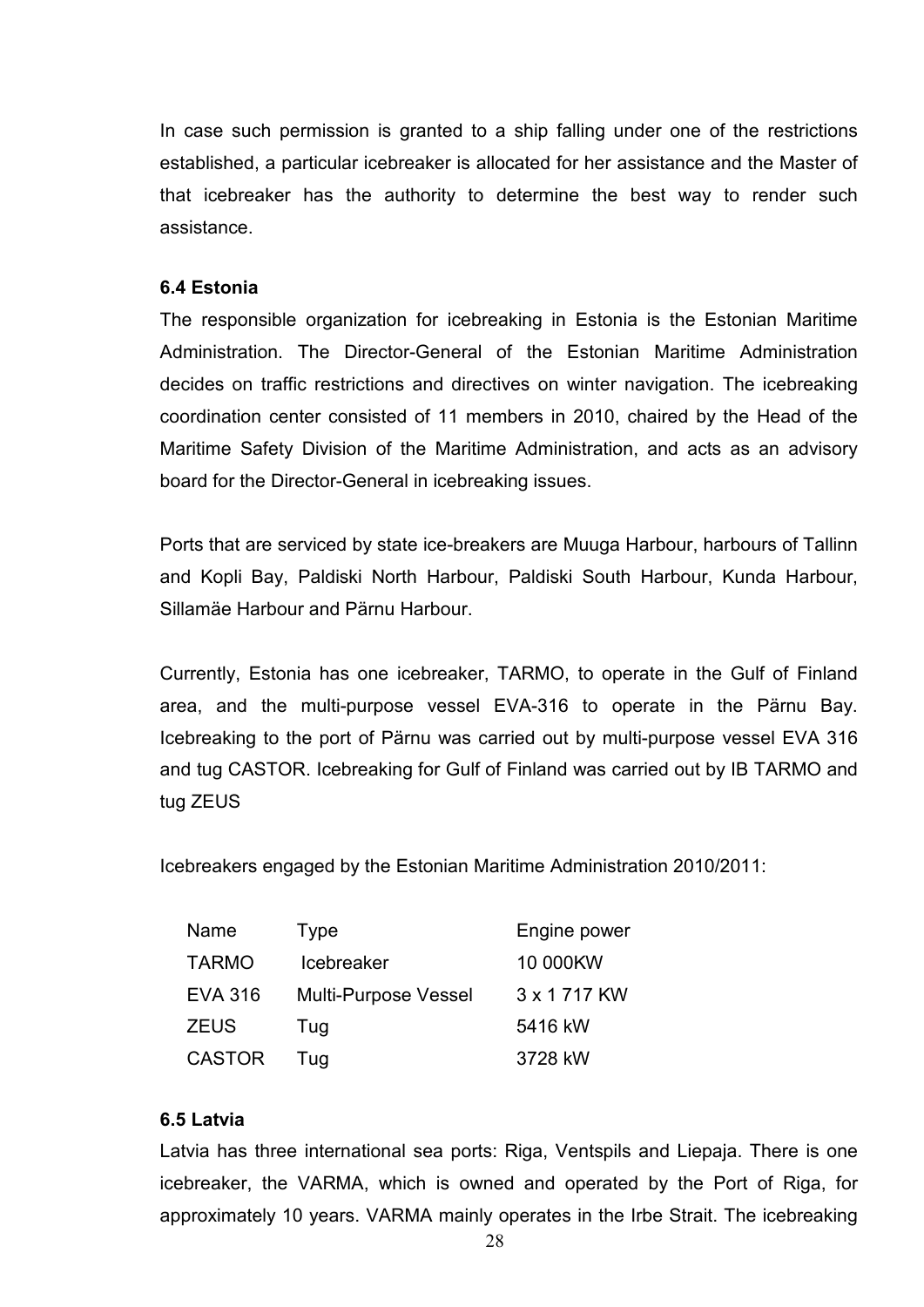in Ventspils and Liepaja is carried out by tugboats. There are plans to replace the VARMA with a new icebreaker.

The estuary to the Port of Riga is affected by silting and maintenance dredging is essential to keep the depth in the fairway. A combined icebreaker/dredger should be a good solution when such investment is useful every year.

| <b>Name</b>  | Type              | Engine power |
|--------------|-------------------|--------------|
| <b>VARMA</b> | <b>Icebreaker</b> | 10 165 KW    |

## **6.6 Lithuania**

The port of Klaipeda is the northernmost ice-free port in the eastern Baltic coast. Klaipeda State Seaport Authority (KSSA) is the responsible organisation for icebreaking in Klaipeda harbour waters. The Lithuanian fairways are open all year round.

There are no demand and necessity for icebreaking service in the Lithuanian coastal waters, to the border to the port area or in Butinge Terminal. During severe winters, private tugboats carry out icebreaking. In total, 11 tugboats operate in the port of Klaipeda.

## **6.7 Poland**

## **EAST COAST AREA OF POLAND (GDANSK and GDYNIA).**

The ice-breaking agreement with WUZ - Gdansk, and with WUZ – Gdynia, Towing Companies was still in force In the 2010/2011 season .

A list of contacts and a list of tugs available for ice breaking action was announced in November.

Prolonged low temperatures at the end of the month of November and early December 2010 caused the first ice formation which appeared about  $14<sup>th</sup>$  of December 2010. It covered a small percentage of the ports and roads area and remained to the beginning of February 2011, without creating any serious difficulties in shipping.

Another wave of low temperatures in the mid-month in February 2011 resulted in systematic growth of ice formation on roads areas and harbors and caused finally complete water freezing of the Gulf of Gdansk including the port of Wladyslawowo. The thickness of sea ice was estimated from 10 to 30 centimeters.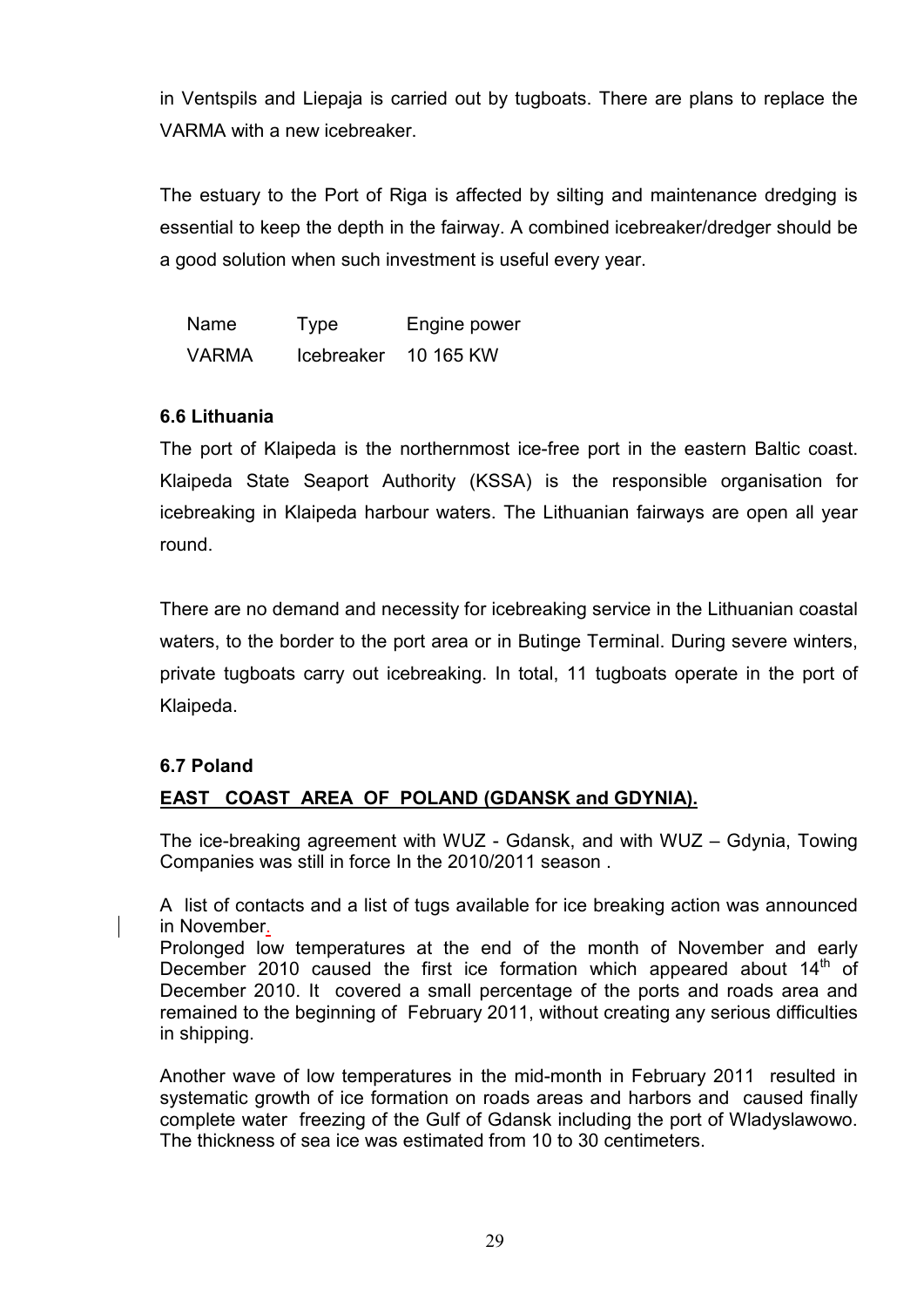The ice breaking action began in Gdynia on 21.02.2011r. In Gdansk on 22.02.2011r. On 25.02.2011r. action was extended to the approach channels and roads of the both ports.

Freezing the Gulf of Gdansk waters did not constitute a greater obstacle to large ships, which fared well in the existing ice conditions. Smaller ships often used grated (mainly by ferries), waterways, or were forced to call upon occasionally tugs assistance. The costs of such services as long as it concerned the waters off the roads and approach channel were covered by the shipowner. Crushing ice inside the port lays in the responsibility of the owners of the port.

In the Gulf of Gdansk the drifting ice fields caused frequent drifting of the buoys, or shifts of position.

In Gdansk, the ice braking action was suspended on the 02.03.2011r , in Gdynia on the 05.03.2011r. The ice braking action was cancelled on the 21.03.2011r.

The action revealed the lack of ice breaker capability of crushing ice in shallow waters (Dead Vistula River from the Siennicki bridge to the mouth of the Vistula Smiala, ports of Wladyslawowo and Hel).

During whole ice breaking action tugs for ice breaking on the roads and approach channel were used for only 13 hrs. This does not include commercial use of the tugs for ice breaking inside the ports.

#### **WEST COAST AREA OF POLAND (SZCZECIN and SWINOUJSCIE)**

- I Preparatory action taken before winter season 2010/2011
- 1. On October 2010 Harbour Master of the port of Szczecin began the procedure for public procurement for Ice Breaking. The Ice Breaking Contract for winter season 2010/2011. was signed on 10 December 2010 by Director of Maritime Office in Szczecin and Director of Ice Breaking Company "Zakład Usług Żeglugowych"

 2. Maintaining the list of phone/mobile numbers and VHF channels and distributing it among involved parties.

3. The Rules of co-operation with The Institute of Meteorology and Water Administration was established.

- 4. The buoyage was partly removed and partly replaced by special winter buoys on the approach to Świnoujście and on the main fairway Świnoujście -Szczecin shortly before winter season.
- II. Winter season 2010/2011

The winter began rather early and the first ice formation appeared on 03 December 2010 and on 10 December 2010 it was 100% coverage of ice in the area within ports of Świnoujście and Szczecin. The ice thickness was abt 10 cm in the beginning, and 50-60 cm later on.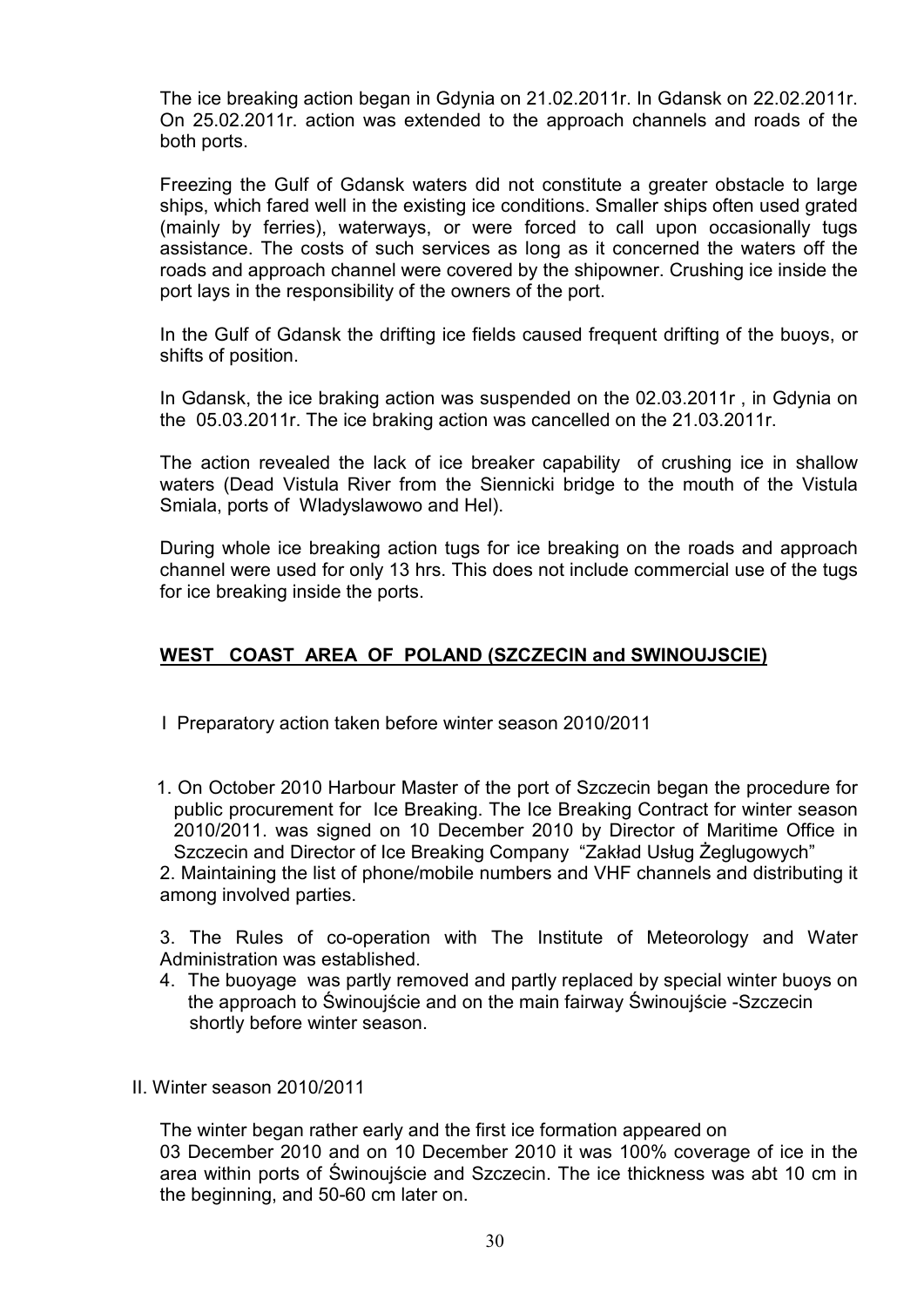The situation remained unchanged up to 02 February 2011, then due to the warmer weather the ice started to melt and on 17 March 2011 disappeared.

- III. Actions taken
- 1. As the first ice formation appeared on 03 December 2010, VTS Szczecin started publishing in internet the ice statements for regions: Zatoka Pomorska, Świnoujście, Dziwnów, Zalew Szczeciński and small ports of Zalew Szceciński and port of Szczecin. These "ice news" included :
	- percentage of ice covering
	- thickness / rafting of ice
	- ice restriction, if were any, put into force by Harbour Master of port of Świnoujście/ Szczecin in their area of responsibility.

The publishing ice news ended on 17 March 2011.

2. Putting into force the ice restrictions by Harbour Master of Świnoujście / Szczecin, in their area of responsibility.

 - The first restriction was put into force on 05 December 2010 and it stated that the main fairway Świnoujście - Szczecin and port of Świnoujście and Szczecin were available for vessels with ice class L-4 PRS (or equivalent class of other Classification Society )

 - 11 December 2010 the fairway Świnoujście – Szczecin and Port of Szczecin was available for vessels with ice class L-3 PRS ( or equivalent class of other Classification Society ) and main engine with power above 1700 KW

 - 30 December 2010 port of Świnoujście was available for vessels with ice class L-3 PRS ( or equivalent class of other Classification Society ) and main engine with power above 1700 KW

- 11 March 2010 all restrictions were cancelled
- 3. Special statements of Harbour Master of Świnoujście/Szczecin.

Statements issued by Harbour Master of Szczecin:

- 10 December 2010 one way traffic was established on water fairway between Gate No I and Mankow. This was cancelled on 11 March 2011
- 10 December 2010 to 11 March 2011 tug exemption was suspended
- 05 December 2010 to 11 March 2011 pilot exemption was suspended
- 4. Ice breaking actions

Generally the traffic was organized in convoys as one way traffic was established. The convoys were leaded by strong tugs as ice breakers.

The first ice breaking action was on 10 December 2010 the last on 05 February 2011.

Total working time of ice breakers has reached 163 hours

IV. The summary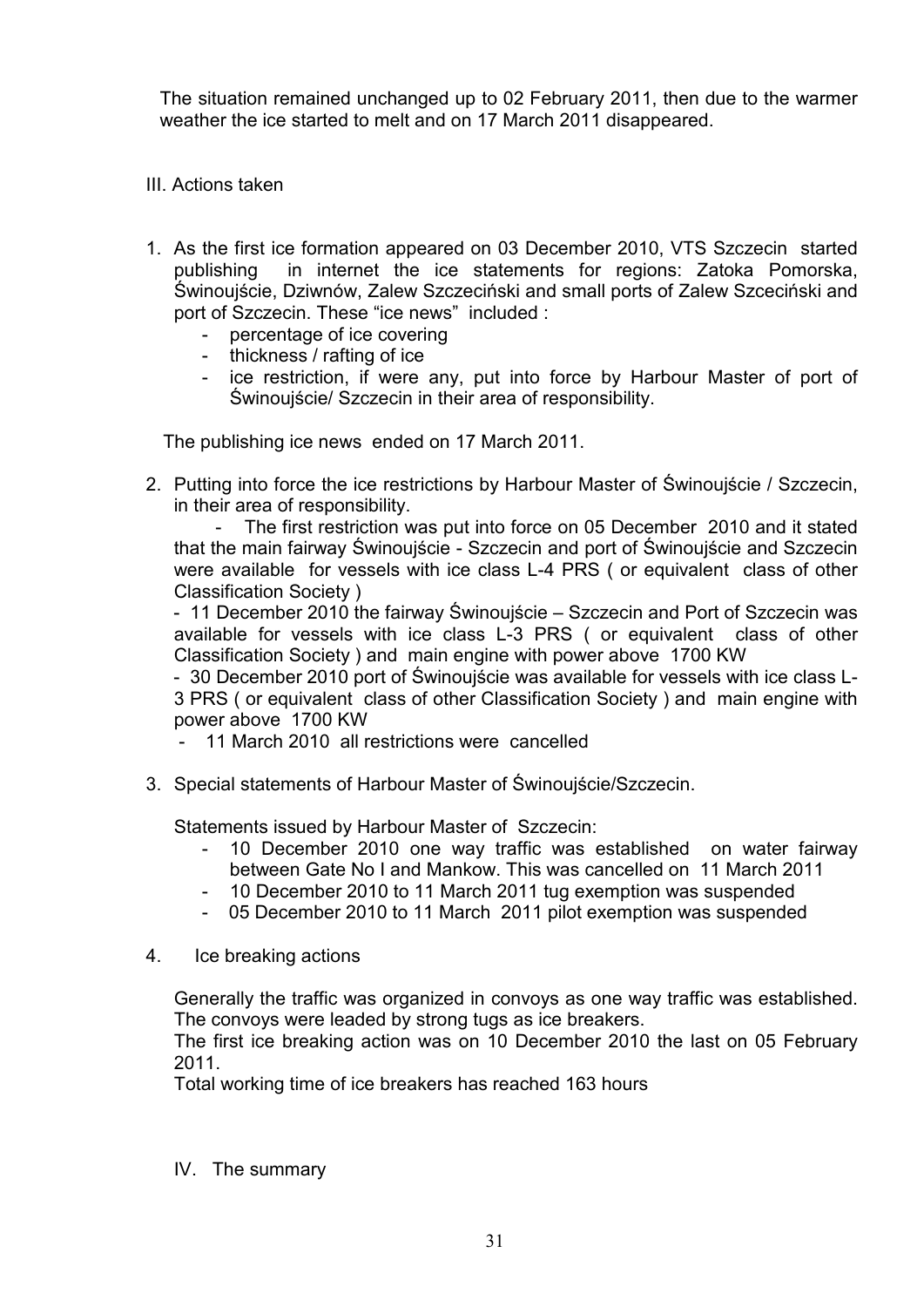- 1. In the thermal aspect winter season 2010/2011 can be defined as severe and difficult.
- 2. In the ice condition aspect winter season was difficult, ice formation was serious obstacle to navigation.
- 3. "Ice news" containing information about weather condition, ice formation, vessels traffic were available everyday in internet and any time on request on VHF from VTS.

## **6.8 Germany**

In Germany the Ice Service is under the responsibility of the Waterways and Shipping Administration on behalf of the Ministry of Traffic, Building and Housing. The German Ice Service is divided into two parts, ice information and icebreaking.

The German hydrographical office BSH deals with ice observation and information service, and the Waterways and Shipping Directorate North organises the icebreaking service for the harbours, coastal and sea regions in the German part of the Baltic Sea.

The German ice service plan is set up annually by the responsible authority, listing all available vessels which are able to break ice, giving information on the respective areas of icebreaking service, the expected ice situation, etc.

For missions of icebreaking on the coastal and sea area different vessels are available:

| Name          | <b>Type</b>                  | Engine power |
|---------------|------------------------------|--------------|
|               | NEUWERK Multi-Purpose Vessel | 8 400 KW     |
| <b>MELLUM</b> | <b>Multi-Purpose Vessel</b>  | 6 620 KW     |
| <b>ARKONA</b> | <b>Multi-Purpose Vessel</b>  | 3700 KW      |
| <b>BÜLK</b>   | <b>Emergency Tug</b>         | 2 320 KW     |

In addition to that, a number of smaller tugboats and river-icebreakers are available for the inner coastal waters and harbours.

Because the ice situation in Germany does not call for icebreaker assistance every year, the operation of multifunction vessels capable of icebreaking is most useful.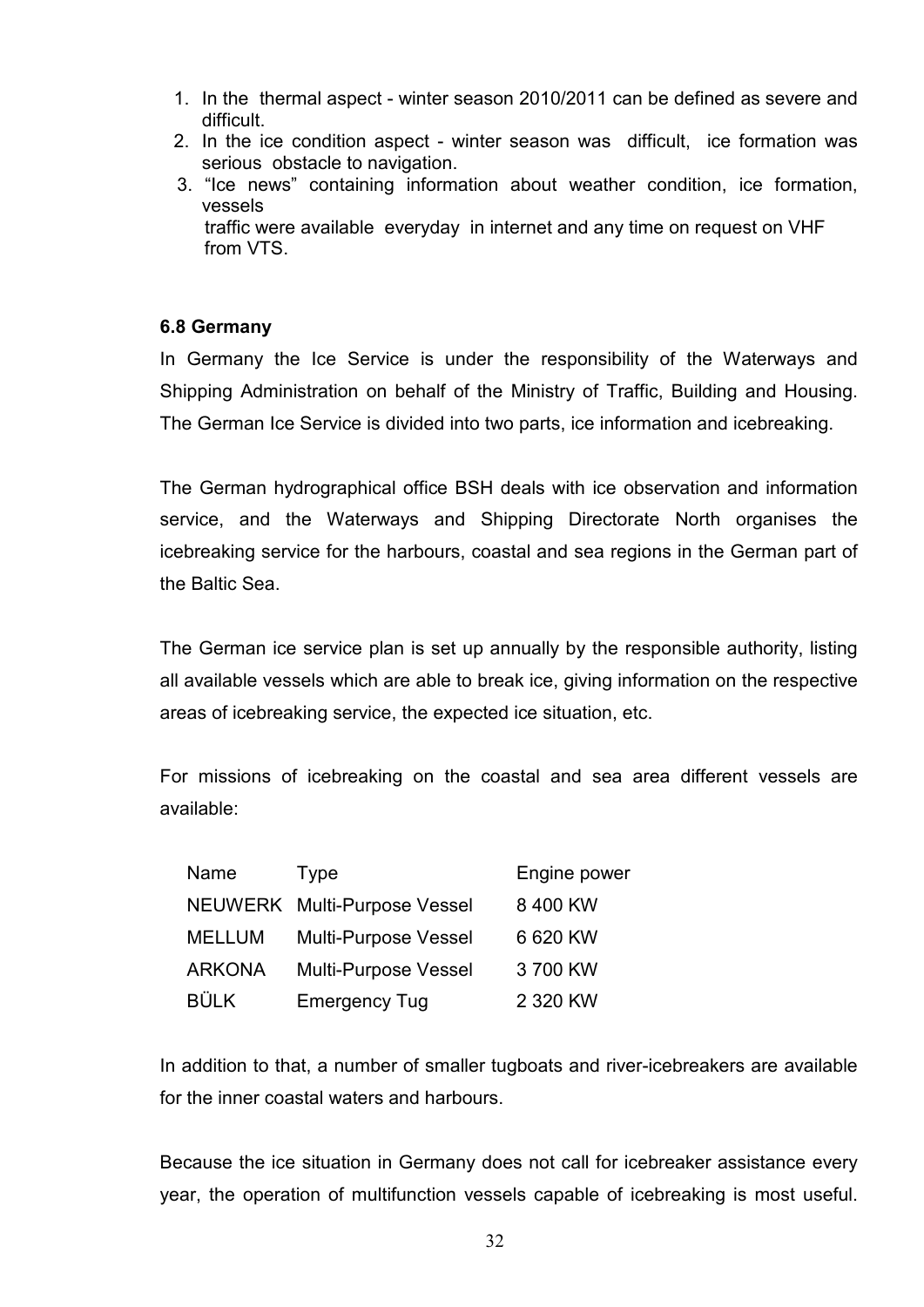With "Neuwerk", "Mellum" and the new multifunction vessel "Arkona", Germany has a good combination between effective environmental protection and icebreaking during the wintertime along the coast and the affected international waterways.

## **6.9 Denmark**

Due to a wish from the industry the Ice service is to be reorganised. How the Danish Ice service will be arranged is still undecided, until a decision is reached Admiral Danish Fleet will operate a temporary Ice Service.

 As of the Defence agreement covering 2010 – 2015 The Danish Navy no longer operates icebreakers hitherto referred to as navy icebreakers:

| Name            | Built | Engine Power |
|-----------------|-------|--------------|
| <b>DANBJØRN</b> | 1965  | 8 700 KW     |
| <b>ISBJØRN</b>  | 1966  | 8 700 KW     |
| THORBJØRN       | 1980  | 4 700 KW     |

The future Danish Ice service is at present undecided. Until a new Ice service are in place The Danish Navy will continue operate 2 navy icebreakers although in a reduced form. DANBJØRN and ISBJØRN will for the coming winter be kept on 5 days notice. For assistance to shipping in inshore waters the Danish will make use of tug boats which are hired on a case to case basis

## **7.0 Norway**

Around Christmas, the ice conditions along the Norwegian coastline in Skagerrak appeared to become even stronger than the previous winter. However, the winter altogether turned out to be a little easier.

The tug Bamse Tug was hired for ice breaking from medio January to medio March, mainly in the approach to Drammen.

Several local vessels were hired for ice breaking in the same period, mainly in the ports of Arendal, Kragerø, Toensberg, Moss and Halden.

The buoy tenders Villa and Hekkingen were not used for ice breaking at all.

The Norwegian Coast Guard did not conduct any ice breaking or assistance.

Due to revised legislation regarding the administration of ports and fairways in Norwegian waters, the Norwegian Coastal Administration now is responsible of all ice breaking in the main fairways. This includes the approaches to ports, which used to be the respective port authority's responsibility. As a result, the Norwegian Coastal Administration's costs connected to ice breaking have been higher than for the winter 2009-2010, even though the ice conditions have been easier.